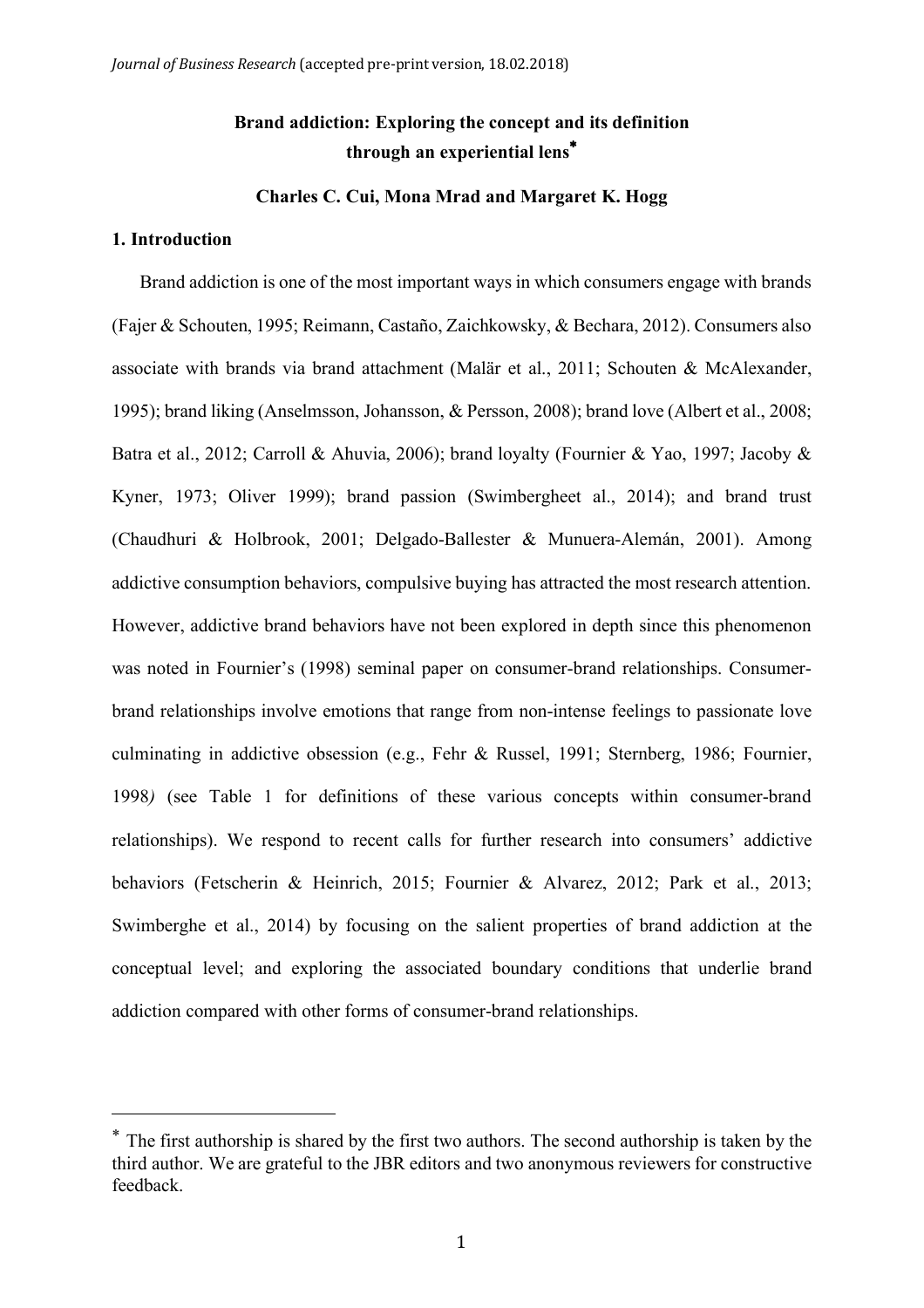We begin by reviewing relevant literature on consumer-brand relationships and addictive behaviors in order to identify the focal issues. We then describe the procedures for data collection, analysis and interpretation. We report the essential features of brand addiction identified from our focus groups and projective-technique-based interviews. We offer a conceptual definition of brand addiction from a more inductive, phenomenon-based approach to consumer-psychology related issues (Pham, 2013). We then compare the essential features of brand addiction to other types of consumer-brand relationships. The paper concludes with a discussion of the implications, limitations and directions for future research on addictive consumer-brand relationships.

## (Insert Table 1 here)

## **2. Theoretical background**

An important distinction can be drawn between drug addiction and non-drug addiction. Drug addiction is defined as "a chronic, relapsing brain disease that is characterized by compulsive drug seeking and use, despite harmful consequences" (National Institute on Drug Abuse, 2016). This definition is not applicable to brand addiction because brand addiction does not involve taking drugs.

Non-drug-related addiction is seen in a wide range of consumer behavioral addictions such as shopping, technology use, exercising, gambling, playing video games, hoarding, overeating, plastic surgery, pornography, kleptomania, dietary supplement usage and religious convictions (Martin *et al*., 2013). Addiction, in the context of consumers' associations with brands, was first mentioned by Fajer and Schouten (1995). Fournier (1998) included brand addiction in her conceptualization of consumer-brand relationships, which ranged in intensity from superficial effects to simple liking, friendly affection, passionate love, and addictive obsession (Fehr & Russell, 1991; Sternberg, 1986). Reiman et al.'s study (2012) showed that close consumerbrand relationships are associated with the activation of an individual's brain area linked to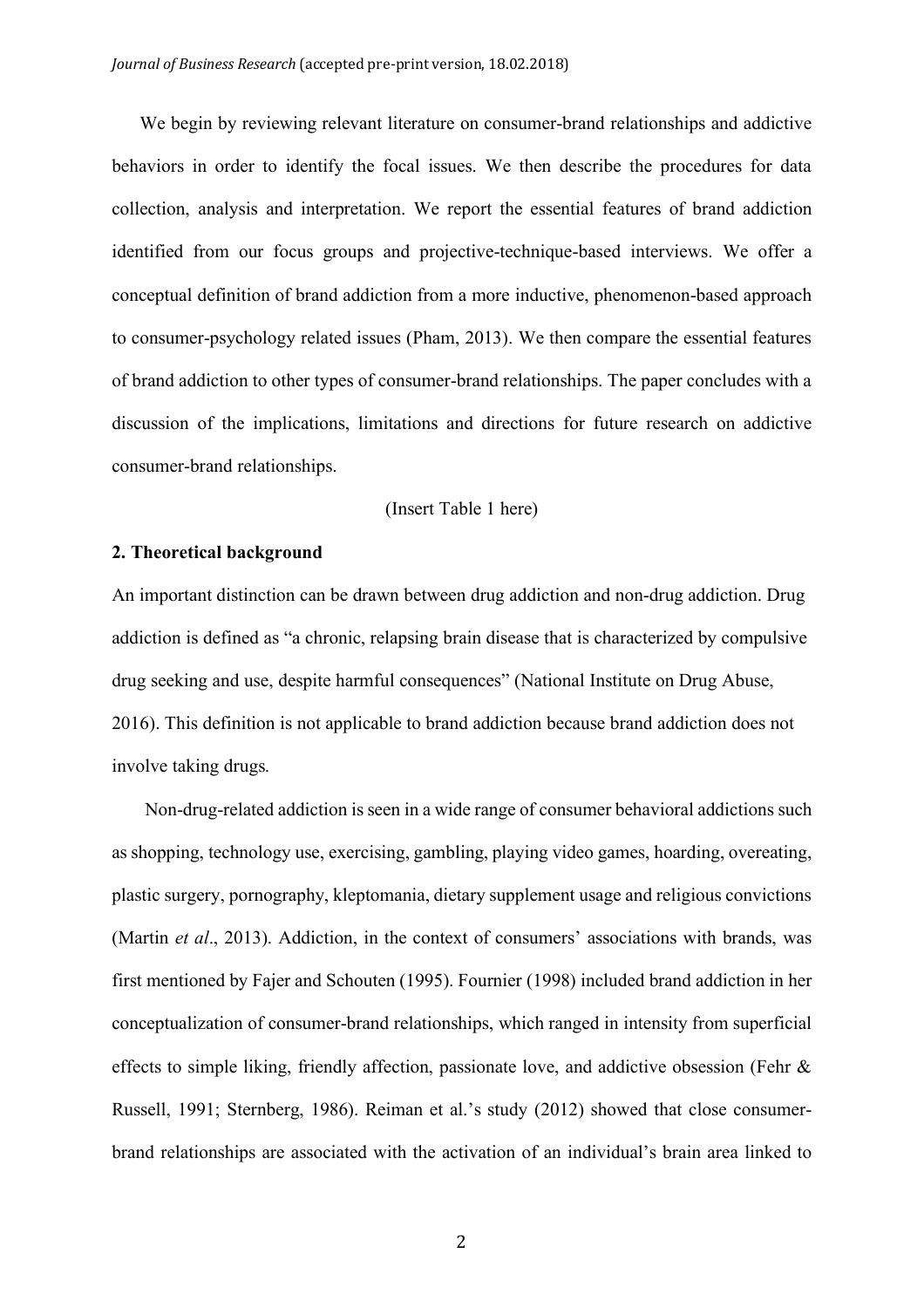addictive behaviors such as alcohol addiction (Myrick et al., 2004) and nicotine addiction (McClernon et al., 2005). Based on this finding, Reiman et al. (2012) called on researchers to distinguish between the states of commitment to a brand and the state of addiction to a brand.

Extant literature on consumer behavioral addictions has shown both negative and positive associations. Fournier (1998) picks up on the negative associations of addiction and reports several dark aspects of relationships with brands (i.e., dependency, enmity, enslavement, and secret affairs). Recently, Fournier and Alvarez (2013) have proposed an attachment-aversion relationship (AA Relationship) model with three pairs related to "asset(benefit)/liability" i.e., enticing/annoying-the-self, enabling/disabling-the-self, and enriching/impoverishing-the-self. Their AA relationship model encompasses positive and negative aspects; and suggests that when self-relevant benefits (enticing-the-self, enabling-the-self, and enriching-the-self) materialize, the consumer–brand relationship rises to a level similar to other intimate human relationships.

Brand addiction may also share some features with acquisitive desire (AD) (i.e., the desire to acquire status and expensive belongings). Acquisitive desire is linked with symptoms such as anxiety, depression, and impulsivity; "AD disorders have in common an intense desire to acquire, possess, or hoard objects" (Kottler, Montgomery, & Shepard, 2004, 151). Do these symptoms apply to brand addiction? According to Kottler et al. 2004), acquisitive desire underlies the desire for symbols of success among most people, and these are not necessarily perceived as all negative.

Our starting point is that addiction should be understood as involving the attempt to achieve some appetitive effect and satisfaction through engagement in some behavior, and could have positive or negative implications (Sussman & Sussman, 2011). Our study seeks to distinguish brand addiction from acquisitive desire as well as from other states of brand commitment and consumer-brand relationships such as brand loyalty and brand love.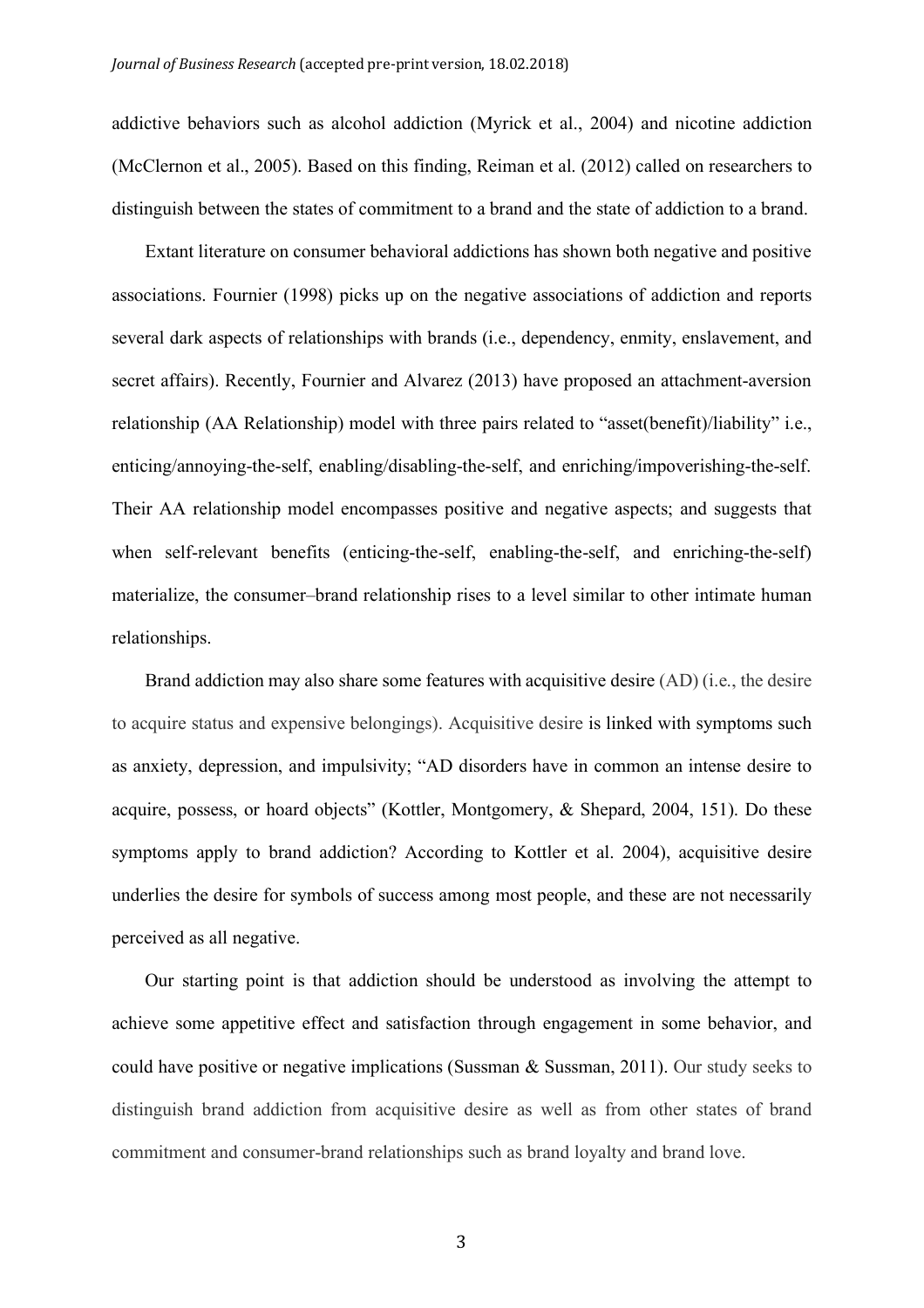## **3. Methodology**

We used focus groups and projective interviews to collect our empirical data. The focus group method was used as the first stage, because of its suitability for developing scientific concepts and theories (Calder, 1977; Morgan, 1997; Wilkinson, 1998) from the participants' own lived experiences and its ability to promote self-disclosure of participants' experiences, meanings, standings and viewpoints through the group dynamics in interactions between participants (Freeman, 2006; Wilkinson, 1998). Purposive sampling was used for the focus groups with a criterion that participants should already have a strong attachment to one brand of their own choice. Potential participants were approached via an invitation message on Facebook and public notice boards, targeting residents in the United Kingdom. Thirteen females and eleven males (aged between 18-40) were recruited for four focus groups (each group was composed of six individuals), and each session lasted for a maximum of two hours.

After completing the preliminary focus-group procedures (e.g., Green & Hart, 1999; Kitzinger, 1995; Kitzinger & Barbour, 1999), the moderator asked participants to describe a memorable branded gift. A group exercise technique was then used to encourage participants to generate and discuss different types of consumer-brand relationships. After that, participants were prompted to describe what they would call a strong relationship between the consumer and the brand, and the terms "addiction" or "addictive". Participants described the characteristics that they considered to be associated with addictive behavior towards brands.

The transcripts from the focus group recordings were first reviewed for thematic groupings associated with the research questions (Potter & Wetherell, 1987). Then, the emergent main themes were identified. Established procedures were used to underline the credibility of the coding and interpretation processes (e.g., Creswell & Miller, 2000; Potter, 2003. First, disconfirming evidence was elicited by noting whether participants formed a consensus or not around a given theme or topic. Second, thick and rich descriptions were developed with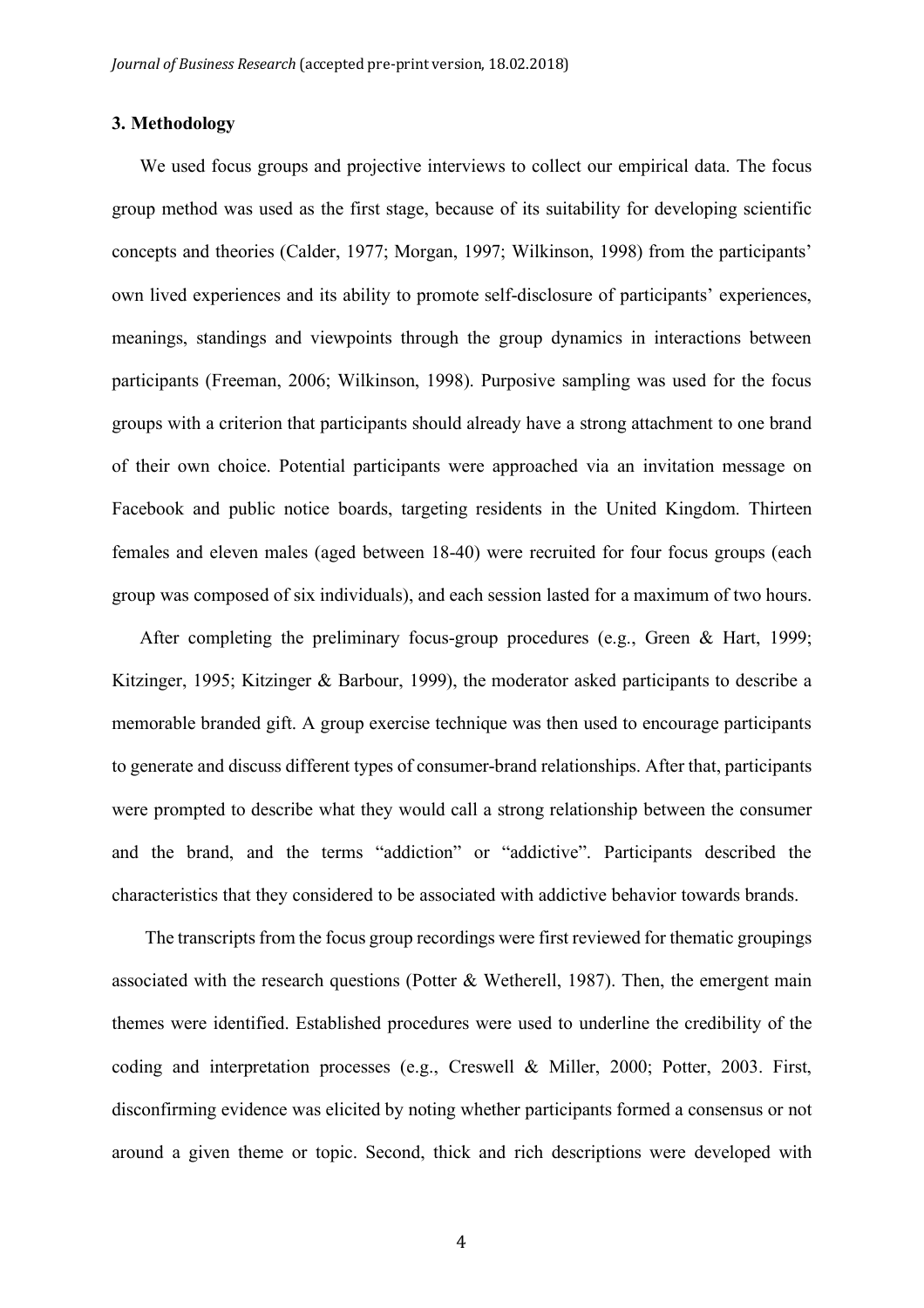detailed descriptions of the setting, participants, and themes (Creswell & Miller, 2000). An example of the thick and rich descriptions is shown in Appendix A.

To tap into brand addicts' experiences that might have been constrained by the focusgroup setting, a further nineteen in-depth interviews were conducted using projective techniques, which "involve the use of stimuli that allow participants to project their subjective or deep-seated beliefs onto other people or objects" (Morrison et al. 2002, p. 63). Projective techniques in interviews help to reveal the feelings, beliefs, attitudes and motivations that individuals find hard to articulate (Webb, 1992), decreases the level of social desirability bias on matters that are prone to social impact (Fisher, 1993), and generates unique, instructive and rich insights into consumers' experiences that are hard to examine (McGrath, Sherry, & Levy, 1993). Hence, projective techniques are used by researchers for verifying or modifying prior findings (Lincoln & Guba, 1985; Mick, Demoss, & Faber, 1992; Patton, 2002). For the nineteen in-depth interviews, 10 males (average age 25) and 9 females (average age 20), with graduate and postgraduate education, were recruited after the focus-group analysis. This number of participants is in line with typical projective studies that prioritize qualitative richness over statistical power (Levy, 1985; Mick et al., 1992). Similar to the recruitment criteria for focus groups, individuals were recruited with the criterion that they should already have expressed a strong attachment to a particular brand.

The sentence completion method of projective techniques was employed first, since it taps into the depth of the participants' feelings (Green, 1984; Gordon, & Langmaid, 1988), emotions and perceptions (Cotte & Latour, 2009). The participants were given a set of incomplete sentence stems. They were then asked to think about themselves as another person who was a brand addict, and think about how that brand addicted person would complete the sentences (the set of incomplete sentences can be viewed in Appendix B).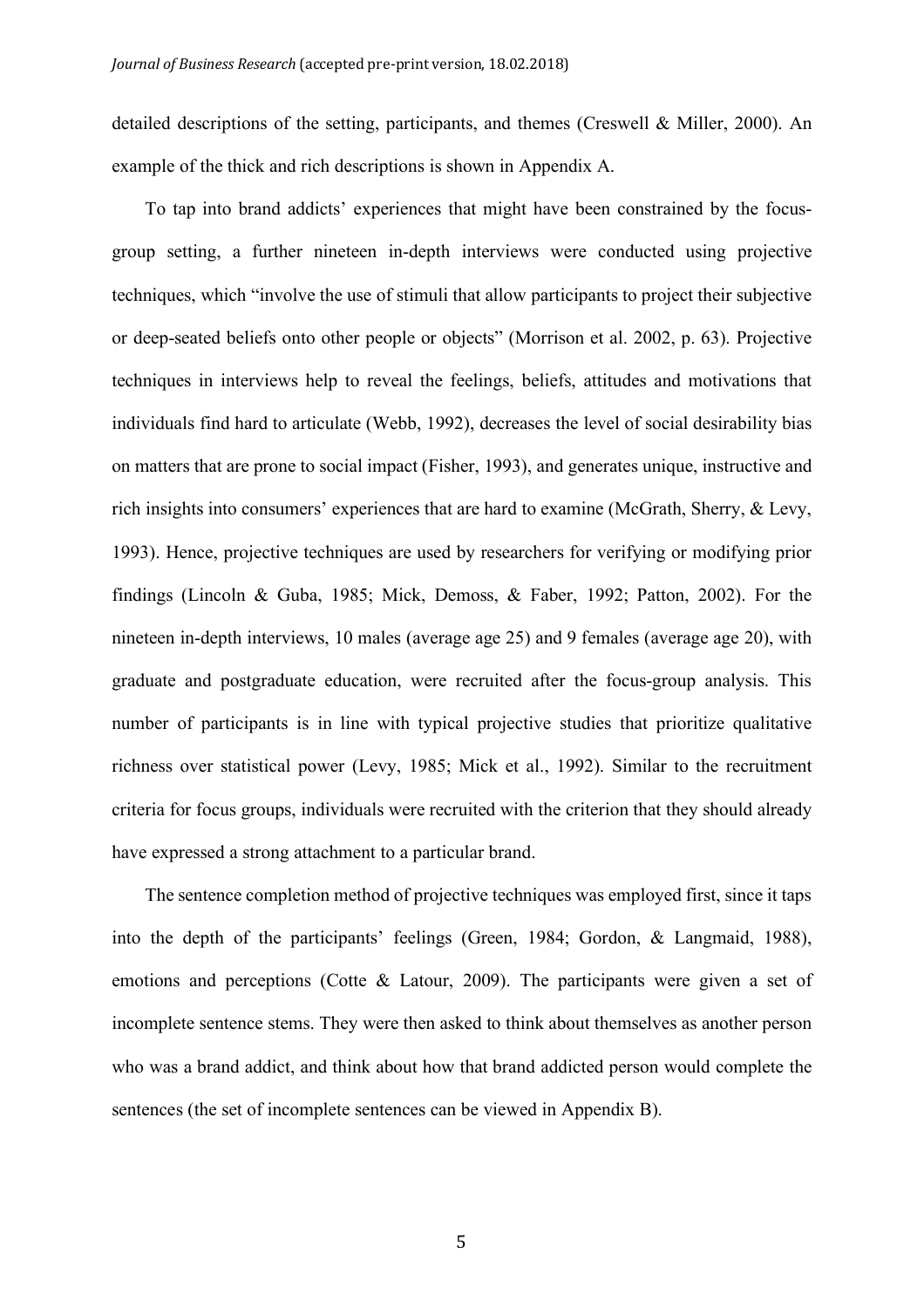A construction task was also used. Here, third person questioning was employed since complex and cognitive activities are needed to elicit individuals' information about brand addiction (Lindzey, 1959), and this task also helped participants respond freely about other people's actions, feelings or attitudes (Steinman, 2009). Participants were asked to project themselves onto a brand addict and articulate what this person would think (or do) according to a set of open-ended questions based on the salient characteristics of a brand addict (e.g., what are the things that would indicate that this person is a brand addict?), what might lead to the brand addiction (e.g., what are the factors or motivations that may cause this person to become a brand addict?), and what might be the outcome (e.g., what will happen as a result of this person's addiction?). Finally, a word association task (e.g., Donoghue, 2000) was used, in which participants were shown cards with phrases related to the eleven features of brand addiction found from the focus groups, and participants were asked to rank-order whether or not they felt the characteristic represented the case of a brand addicted person, of a person who was less of a brand addict, or not a brand addicted person at all.

The interviews lasted between 20 and 30 minutes, and they were audio recorded and transcribed. The transcribed data was content analyzed using a close iterative reading qualitative procedure (McGrath et al, 1993; Mick et al, 1992) and the constant comparison technique (Glaser & Strauss, 1967) in order to categorize the themes. The first two authors individually analyzed all the data texts and then discussed the evolving interpretations, challenging each other, and ultimately jointly forging the holistic interpretations.

### **4. Findings**

Through the analysis of the focus-group and projective interview data, inferences were drawn to generate insights, patterns, themes, and connections that characterized the meaning of brand addiction (Spiggle, 1994). The analyses yielded eleven salient properties of brand addiction described in detail below.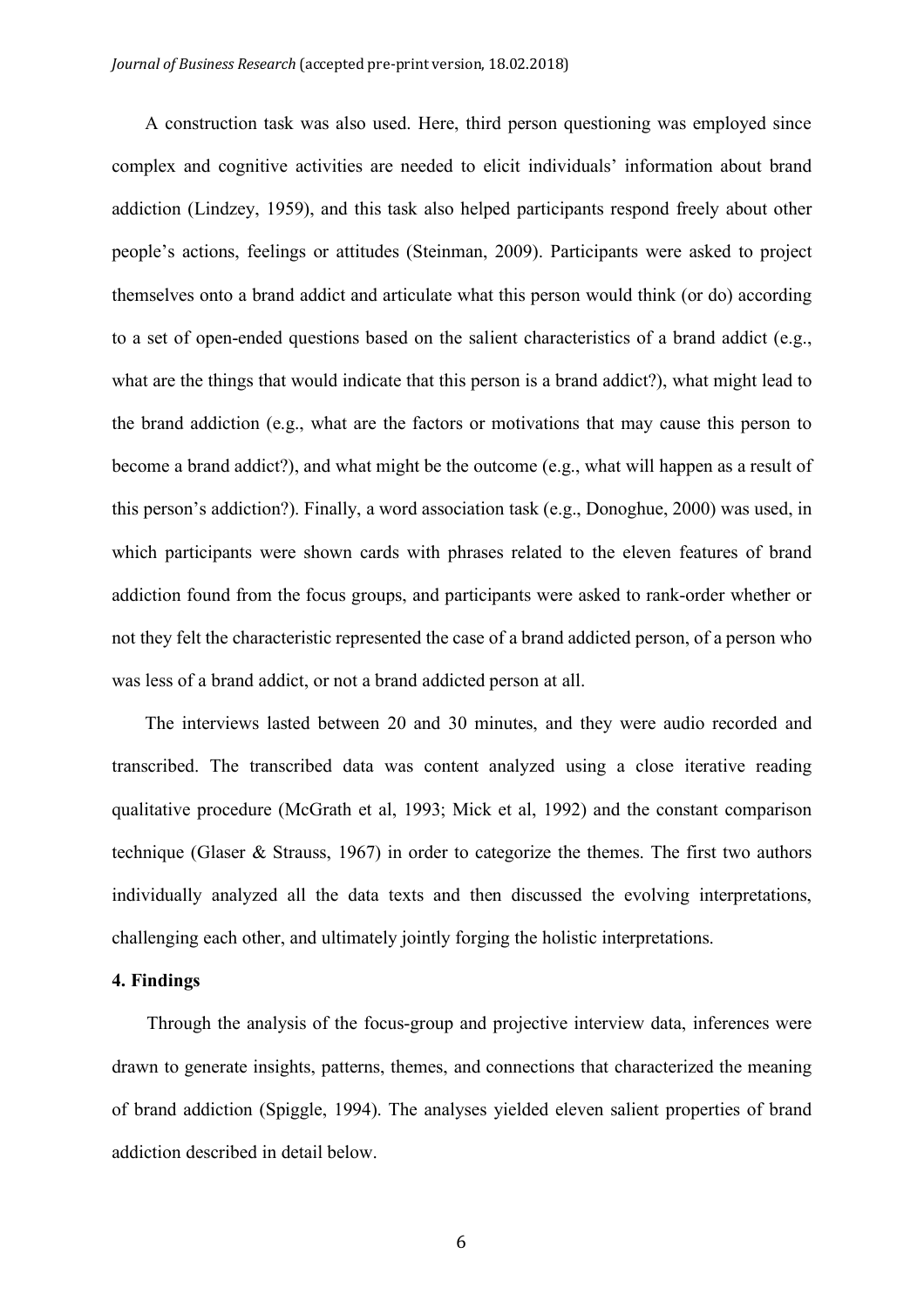*Acquisitiveness.* The study revealed that brand addicted consumers tend to think obsessively about obtaining everything created and produced by the brands to which they are addicted, even if they do not need these items and would be unlikely to use them in the near future. Buying the brand's products is thus provoked not by the need for the product but instead by the drive to acquire the items of the addictive brand. For instance, Mary believed that one of the things indicating a brand addict was when a person bought things that were not needed. Emile mentioned the following about his brother: "He bought the Hugo Boss tuxedo and he ended up not wearing it, but he had to buy it because it's Hugo Boss", revealing a state of indulgence whereby the obsession with particular brands is what makes brand addicts willing to buy products from the brand, even if they do not need them and are not going to use them in the near future.

Brand addicts try hard to possess the highest percentage of items from their addictive brand. For instance, Willy reported that 70% of his athletic wardrobe was from Nike and he would not be happy to buy a competitor's brand such as Adidas. This tendency seems to show an acquisitive motive because an individual obtains a greater degree of satisfaction from their obsessive engagement with the brand rather than the brand necessarily meeting a particular functional need. This acquisitiveness feature is not the same as that of compulsive buyers in that compulsive buyers' addictive drive is about shopping and spending rather than the possession of or attachment to a particular brand, and compulsive buyers often even struggle to name a favorite brand (Horváth & van Birgelen, 2015).

*Bonding*. Brand addicts tend to feel a sense of bonding with the addictive brand. This is manifested in a close psychological connection through frequent and constant association with the brands that are considered as the person's comfort zone, community, or imaginary friend. According to Emily, a brand addict "feels connection with this brand as if you're connected to a certain family that is external to your [usual] comfort zone, not your parents, not your family,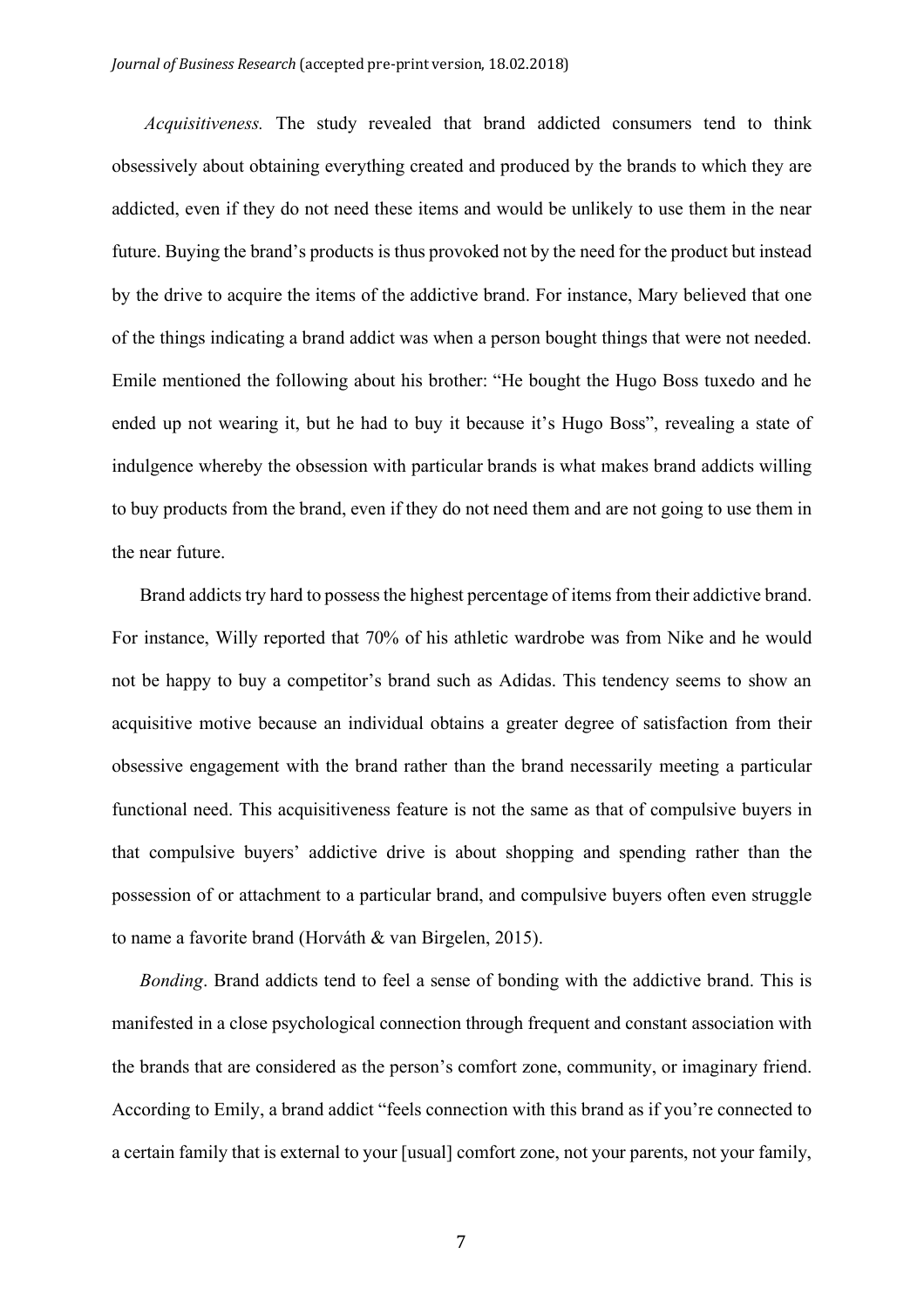it's a community you're connected to". Some participants indicated their readiness to support their favorite brands financially. For example, Thomas claimed that he invested in Apple and was committed to it, with no consideration of whether or not the share price would rise or fall. He also mentioned that even if he lost money, he would keep investing in Apple. His purpose in investing in Apple was to help Apple in their research and development. Another example is Grace, who reported that her obsession with the Monki brand led her to support the brand to the extent that she was willing to join the company and apply for an internship with them. These examples indicate that brand addicted consumers have a strong bond with their particular brands to the extent that they are willing to support them and treat them as part of their families or communities.

*Brand exclusiveness*. This study shows that brand addicts limit their consideration sets to their addictive brands, and omit other brands from their consideration set. Thus, these individuals become single minded and prejudiced in favor of the addictive brand, disregarding all other brands, focusing only on the addictive brands, and seeing no other brands as better, regardless of price differences. Thus, according to Tracy, brand addicts become focused on the brand to the extent that this brand "might not be the best brand, but you won't be convinced that it's not the best brand. You'll probably be missing [out] on other things but you won't know". Additionally, the extreme obsession of brand addicts leads them to "get angry if others talk negatively about it".

Brand addicts also tend to be extremely focused on a particular brand so that they become price insensitive, and unwilling to substitute the products of the addictive brand with other brands even when analogous products are available at a lower price from a different brand. According to Emma, "a brand addict …tries something and he likes it, and it will be hard for him to like something else even if the price is lower". Another participant, Thomas (an Apple addict) stated that he would readily pay not only double the price but also triple the price to get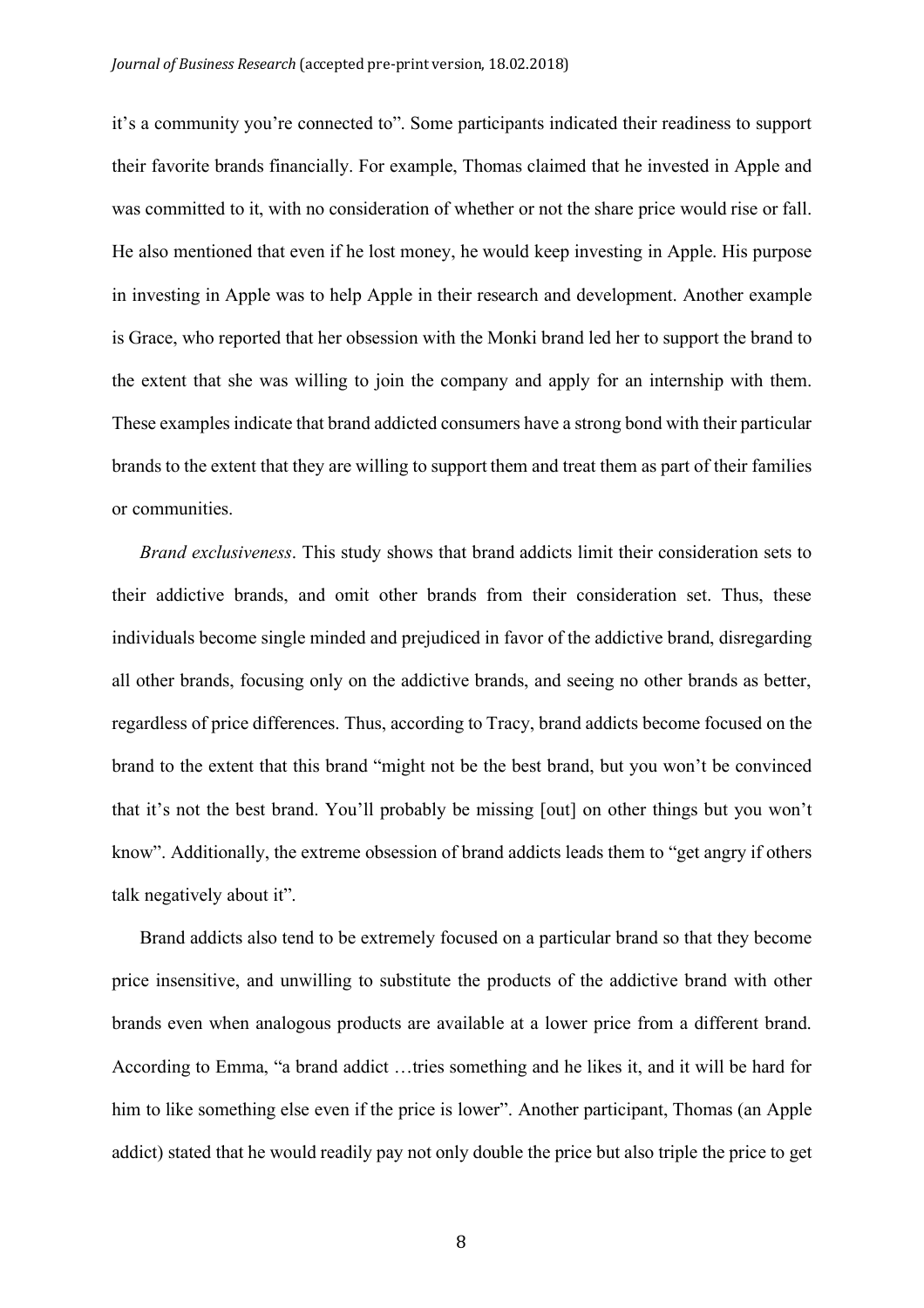an Apple computer. He further stated that even if Microsoft offered the same things as Apple, he would still pick Apple. Finally, for a brand addict, brand exclusiveness can also be manifested in brand sensitivity, meaning that a brand addict can immediately recognize the cues of the addictive brand. Thus, when seeing anything related to the brand, this person will "freak out when small changes are done by the brand", as Emma stated.

*Collection.* This study found brand addicts tend to possess a collection of products from the addictive brand. For instance, Willy indicated that the shirt he was wearing and the shoes he owned were all from the Nike brand. He confessed that he was so addicted to the brand that if he did not have the right shoes from the Nike Plus he would not do his running exercises. Sarah, an addict of Prada, reported that she had almost all colors, ranging from orange to red, black, white and red, dark blue, and off-white in her Prada collection. According to Jennifer, a brand addict "just keeps buying buying buying buying this product. Like whenever for example, you love this brand that gives you this T-shirt, you'll buy whatever 5, 6, 7, 10 [of the] same T-shirt".

The literature on collecting is diverse. Nordsletten and Mataix-Cols (2012) argue that collecting behavior shares many of the core features of hoarding; collecting is generally considered a normative form of object amassment. "For the majority of collectors, a diagnosis of Hoarding Disorder is likely to be effectively ruled out" (p. 165). There is a view that "items acquired for the purposes of building a collection are not sufficient to constitute a hoard" (Frost, Krause, & Steketee, 1996, p. 122, cited in Nordsletten & Mataix-Cols, 2012, p. 167). On the other hand, hoarding is broadly defined as an excessive form of acquisition. Drawing on Nordsletten and Mataix-Cols (2012), we opt for the term "collection" instead of "hoard" to avoid unduly pathologizing brand addictive behavior.

*Compulsive urges*. This study revealed that brand addicts tend to have irresistible desires to get the addictive brand. Daniel, for example, mentioned that being so obsessed with one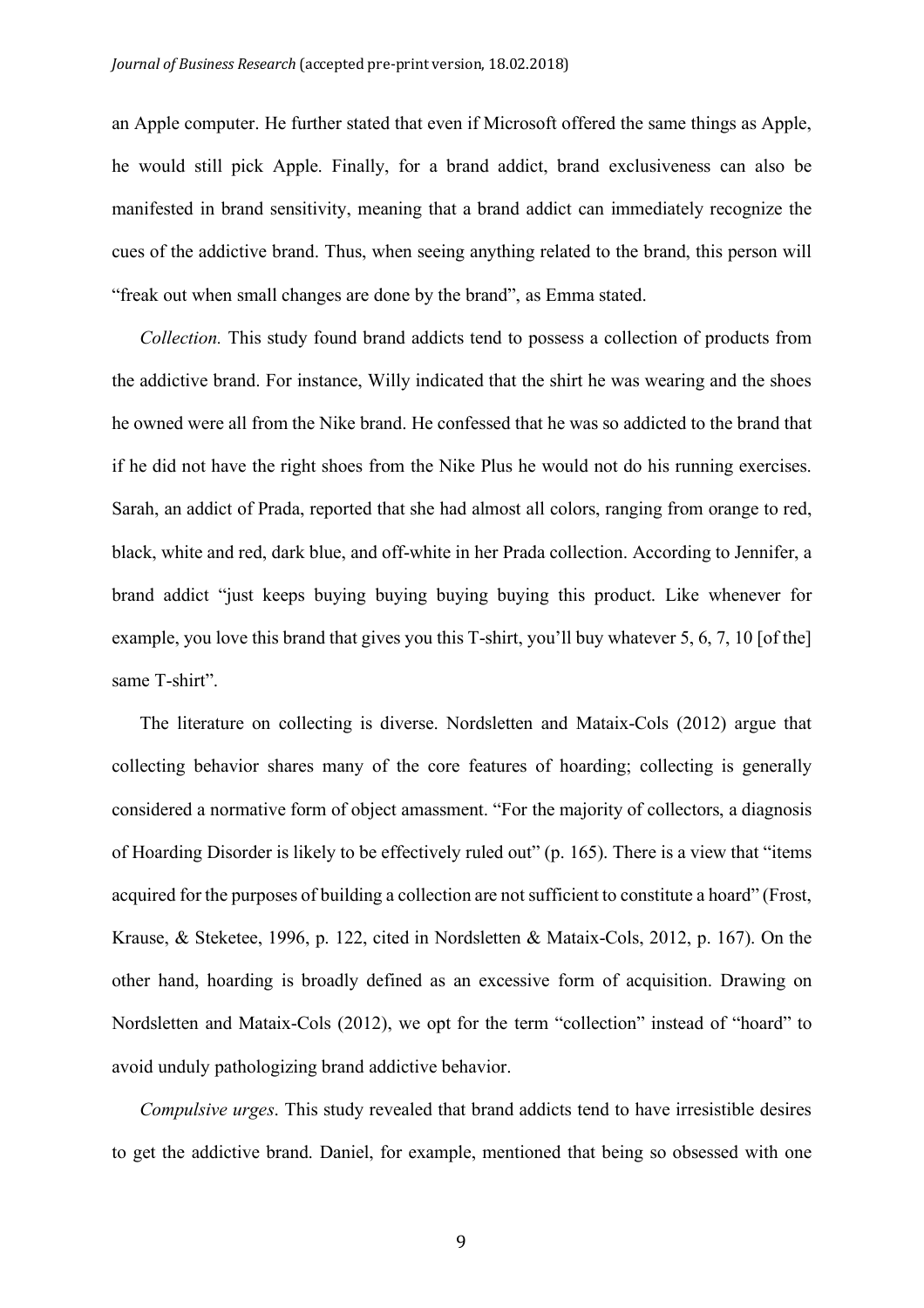brand "feels like this person is obliged to buy this brand". Alice stated that her addiction was manifested in the way that she could not avoid entering her favorite brand's shop whenever she was passing by, although she might have been there only the day before. She also stated that she could not control herself from continuously checking the company's website, on at least a daily basis. These quotes illustrate that brand addicts have the continuous urge to perform activities related to their addictive brands, not unlike other forms of addictive behaviors (e.g., internet addiction, compulsive buying). This finding is consistent first with the characteristics identified by Hirschman (1992) i.e., the drive, impulse or urge to engage in addictive behavior. And second, with the subsequent theoretical explanation that when motivation-reward and affect regulation are impaired, urges to engage in the activation of the reward system are extraordinarily difficult to resist in addictive behaviors (Goodman, 2008).

*Dependence.* Dependence refers to both affective and cognitive experiences, for example, submissiveness to the urge and desire to possess the addictive brands. Some participants reported that it would be hard for them to live without their addictive brands: "a brand addict in general feels submissive to the brand" (Adam, a projective interviewee). For instance, Thomas stated that his addiction was getting to the point where "… Apple, I can't live without it". He admitted that he was addicted to Apple to the extent that all the technology products he had were from Apple, listing his iPhone, iPod and iPad. Sarah stated that she would not be able to continue her life without having access to the Clinique brand, emphasizing that she was highly attached to the benefits she got from this brand and it would be hard for her to lose them. The phenomena described here may be explained by individuals' cognitive confidence and trust in the utility function of the products of the brands, as well as by their high emotional attachment to the brands. This dependence feature reflects one of the most common characteristics of addictive behaviors, i.e. the irresistible urge to repeatedly engage in the behavior (Miele, Tilly, First, and Frances, 1990; Starcevic and Aboujaoude, 2017).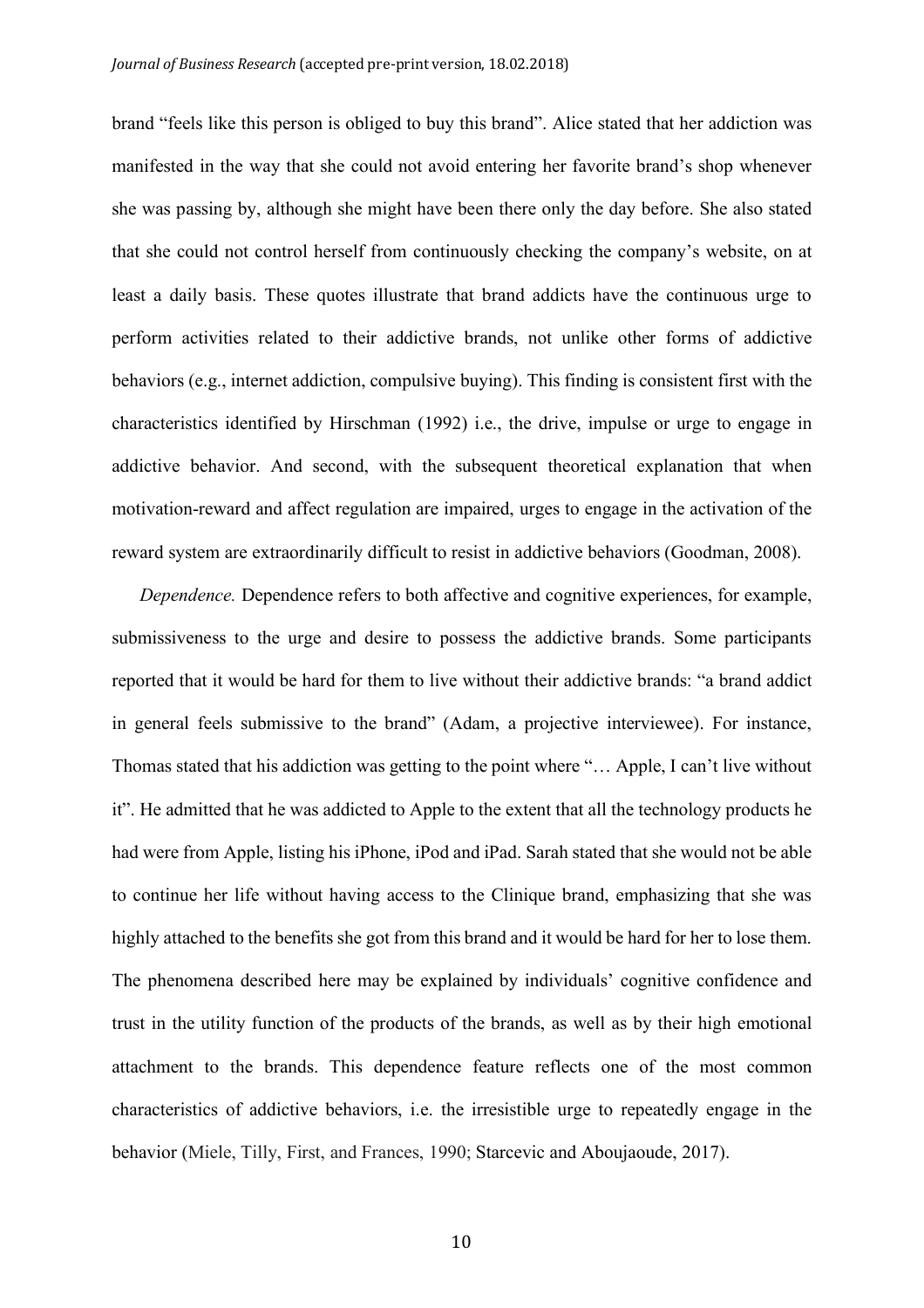*Financial management vs. debt tolerance.* From the data, two different attitudes towards finance were identified and linked to brand addiction. The first tendency is "financial management" and can be defined as the brand addicts' tendency to spend all their income on the brand, and if necessary waiting until they can next afford to buy the addictive brand either by saving money or by working very hard to earn sufficient money. Indeed, none of the focusgroup participants reported that they would incur any debt in order to purchase their addictive brands. For instance, when the moderator asked how the participants would act if they did not have enough money to purchase their addictive brands, both Lynn and Barbara formed a consensus on not visiting the brand's shop until they had more money. Similarly, Silva reported that if she found something that she really liked, she would save her money and cut out other things until she was able to afford the item she liked from her addictive brand. It seems that when facing financial constraints, some brand addicts tend to have the rational capacity for self-control, and their purchase of the addictive brand items is not totally driven by impulsiveness. It could be that this view might only be a reflection of a socially desirable collective story entailed by the group setting. It may be that (1) some brand addicts do not overspend on a particular brand; (2) some brand addicts overspend, but this tendency was not represented by our focus group participants; or (3) due to social desirability and the group setting, some participants did not want to admit to overspending.

The other attitude towards finance arising from this study's findings and more specifically from projective interviews, is "debt tolerance", defined as the tendency to borrow money from family/friends or financial institutions to buy the addictive brand*.* The projective interviews show unanimous agreement that getting into debt typifies a brand addict. An extreme form of debt tolerance would be a person's tendency to take out loans in order to buy the addictive brands without ensuring they have the capability to repay the loan. For instance, during the projective technique interviews, Kirsty stated that a brand addict would "get a loan, like be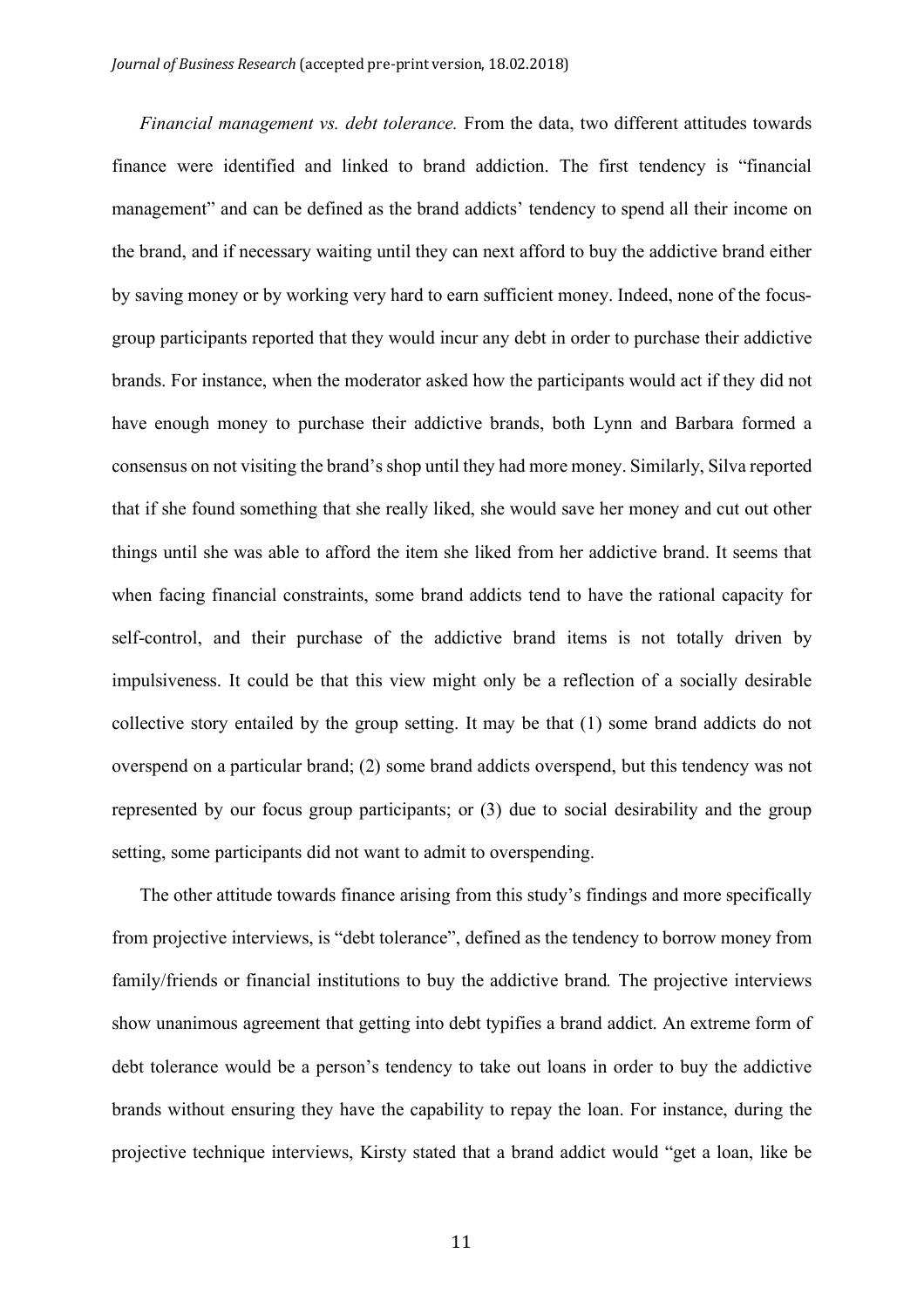paying debts for his entire life to get it. He will do anything to get it". This suggests that getting into debt may be one aspect of brand addiction.

*Gratification*. In this study, brand addicts tended to reveal feelings of pleasure and relief derived from possessing the addictive brands and from engaging in activities related to the addictive brands. For example, Clara stated that a brand addict "tries to do his best to satisfy, especially the addiction." In this way, the person "will feel a sort of happiness! Especially if he gets it". Carmen, another respondent, revealed that her addiction to the Valentino brand made her feel so satisfied and happy when purchasing the brand's shoes: "I feel so satisfied every time I just wear this shoe over and over again. Definitely, I would love to buy a new one but also it makes me happy wearing this one all the time. You can imagine this feeling when you are wearing your favorite brand".

Other respondents believe that in the case of addiction to brands, the satisfaction with the quality of the brands that accompanies their desire either to engage with or possess a particular brand is what makes people feel the urge to repetitively buy from the same brand. In contrast, in the case of compulsive buying, gratification takes the form of enhanced mood and states and these last only for a short period of time (Faber and Christenson, 1996;). This form of gratification is what pushes individuals to repeat the behavior in the future. Contrary to compulsive buying and other forms of addiction, brand addiction seems to involve a more prolonged state of gratification rather than a fleeting one. Addiction for compulsive buyers means gratification from mood repair via shopping/spending, while brand addicts' gratification comes from satisfaction with the brands.

*Irritability*. Brand addicts tend to feel anxious when they are unable to engage in activities related to the addictive brand. This characteristic may seem to be common to other addictive behaviors (Goodman, 1990) such as compulsive buyers who experience a mounting tension and feelings of anxiety or nervousness when they felt the need to spend and they were unable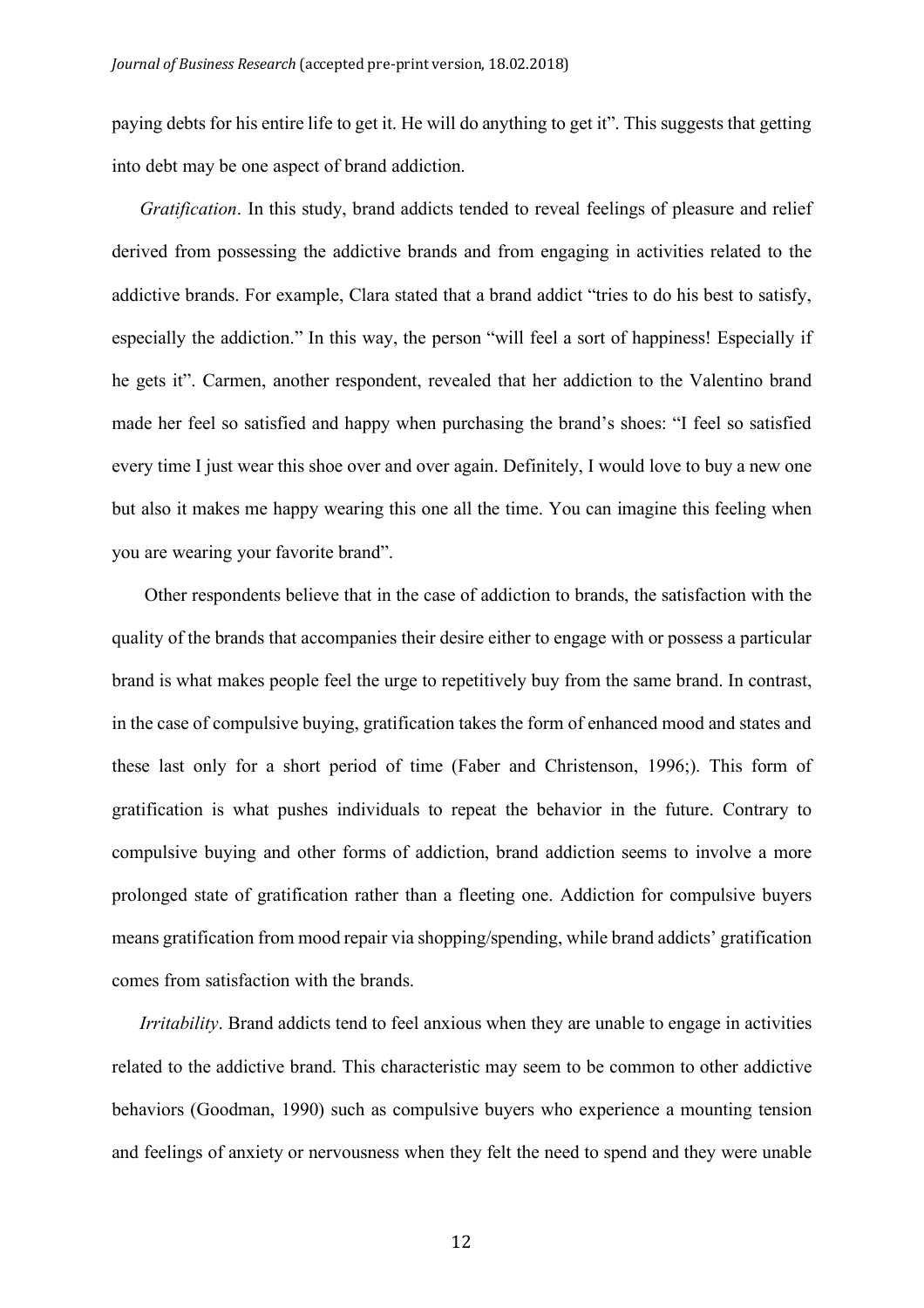to do so (Faber & O'Guinn, 1992). Olivia reported how attached she was to the Mac cosmetic brand. She narrated how badly she had felt when they discontinued a mascara she used to continuously buy, saying in lowered tones, to show her sadness: "I feel I would probably cry". Jacob, another respondent, also reported that his friend became anxious and stressed when he could not get ahold of his favorite brand, Ralph Lauren. Once they were in Rome together, and although his friend had run out of clothes, he wasn't prepared to wear anything other than Ralph Lauren and made his whole group of friends search for the Ralph Lauren shop to buy new items. These examples indicate that brand addicts may experience frustration and anxiety when they are unable to acquire a certain brand or be involved in activities related to the brand. However, we should note that, while for compulsive buyers anxieties come originally from other distressing factors in life before the intention to shop occurs (Faber & O'Guinn, 1992), for brand addicts anxieties arise from the urge to possess the brands.

*Mental and behavioral preoccupation.* Seeking satisfaction and comfort through both hedonic and utilitarian attributes, brand addicts tend to show excessive interest and commitment in performing activities related to the addictive brand over the long term. Brand addicts are thus found to be preoccupied with a continuous mental engagement with the brand whereby they keep performing activities related to the addictive brand over time, such as continuously following the news about the addictive brand. Peter (an Apple addict) stated that Apple Safari was the only browser on his MacBook and he read the Apple website every day. He was obsessed with the Apple brand to the extent that he knew that September  $10<sup>th</sup>$  was the release date for the new iPhone. Delia described how passionate she was about her beloved brand to the extent that she would always go to the store and ask salespeople about different fabrics, material uses and the manufacturing process.

This characteristic reflects a mental state of obsessive preoccupation with one's beloved brand, resulting in ever engrossing thoughts about and sustained affectional bonds with one's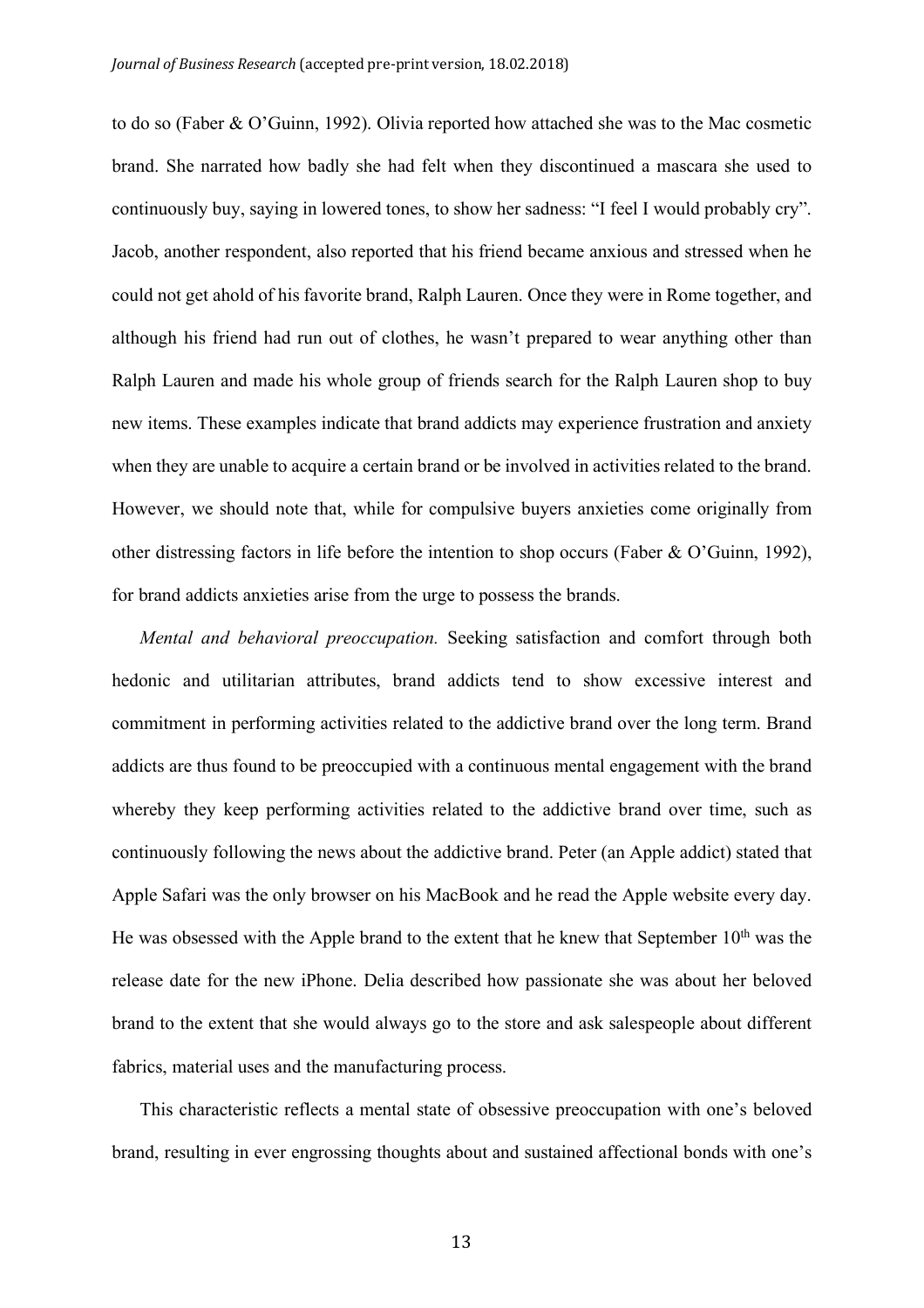beloved brands. Thus, as one respondent mentioned, those individuals will feel that "they'll live, feel, breathe and dream about this brand". For example, Lynn, a Fendi addict, reported that whenever she went to Piccadilly Gardens (a high-end street with numerous retail stores in a large northern city of the U.K.), she always had to visit the Fendi store because it made her feel happy. Moreover, brand addicts tend to have some "expectation fulfillment" described in terms of strong feelings of satisfaction derived from the things offered by the addictive brand. According to Amanda, "they [brand addicts] like the quality of it and they like having more of the brand they're addicted to." As such, brand addicts tend to have expectations about the quality, design, and superiority of the brand; the variety of the offerings, products and services; and positive brand experiences.

*Word of mouth.* Brand addicts are willing to strongly defend the brand image in all possible cases and encourage others to buy the addictive brand. The focus group participants stated that addiction to particular brands included exerting pressure on other people and trying to convince and influence others to try and/or buy products from the same addictive brands. This tendency to influence others about the addictive brand may be an extreme form of word of mouth behavior. Jim argued, for example, that his brother was so addicted to Hugo Boss that his brother always persuaded him to buy products from Hugo Boss. Jim said that, even if he bought Versace, his brother would not accept it… [and]…because of his brother, Jim became an addict to Hugo Boss as well. Carol, a L'Occitane brand addict, reported that she was not a natural salesperson; however, for her addictive brand, she was capable of selling it to anyone, and she tried to convince people to buy the brand. Natasha stated that "the way he's talking to you is like trying to convince you to buy a specific brand, because this brand suits him and he likes it more than others so he tries to influence you." These findings reveal that brand addiction leads to influencing others to buy the brand one is addicted to.

## **5. Conceptualization of brand addiction**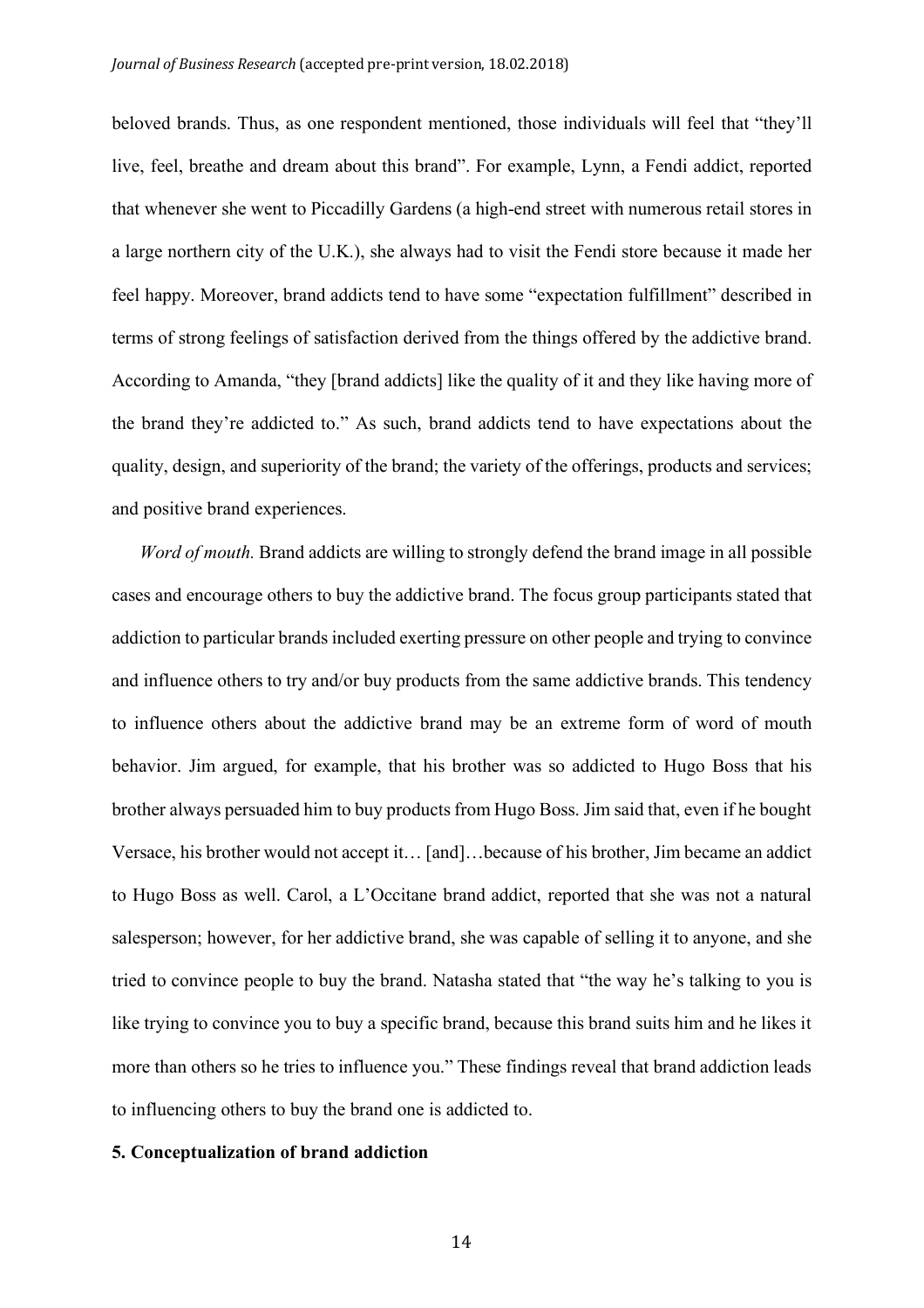## *5.1 The concept structure*

A concept may be identified by a set of the most salient attributes singularly necessary and collectively sufficient for demonstrating an instance of the concept (Podsakoff, MacKenzie, & Podsakoff, 2016; Sartori, 1984). The concept of brand addiction has fuzzy and complex features, and such concepts are not amenable to definition in terms of necessary and sufficient criteria (Batra et al. 2012; Fehr 2006) but are best defined by prototypes (Batra et al. 2012; Rosch, 1973; Shaver et al., 1987). A prototype shows a set of features representing the best, most representative, most typical example of the category (Fehr, 2006; Shaver et al., 1987). "Individual objects vary in their degree of similarity or 'family resemblance' to the prototype – the degree to which they are good examples of the category" (Shaver et al., 1987, p. 1062). According to the family-resemblance concept structure, the presence of some combination (but not necessarily all) of the eleven features reported earlier identifies brand addiction or a brand addict. For the current paper, we adopt Medin's (1989) principle, integrated from an alternative similarity model and psychological essentialism, which takes account of the role of theory in defining a concept. Accordingly, we propose the theoretical prototypes at the level of the eleven salient properties of brand addiction, and their resemblance to manifestations of brand addiction is substantiated by the prototypical dimensions of addiction from Sussman and Sussman (2011) and Martin et al. (2013) (see Table 2).

## (Insert Table 2 here)

Sussman and Sussman's (2011) five criteria elements of addictive behavior include feeling different, preoccupation with the behavior, temporary satiation, loss of control and negative consequences. Martin et al.'s (2013) four key dimensions of addiction in consumption are time spent and frequency of engaging in the behavior, degree of self-control exerted by the individual (self-control is characterized by a non-volitional focus on the process of delayed gratification of certain needs or impulses), enjoyment of the behavior, and degree of the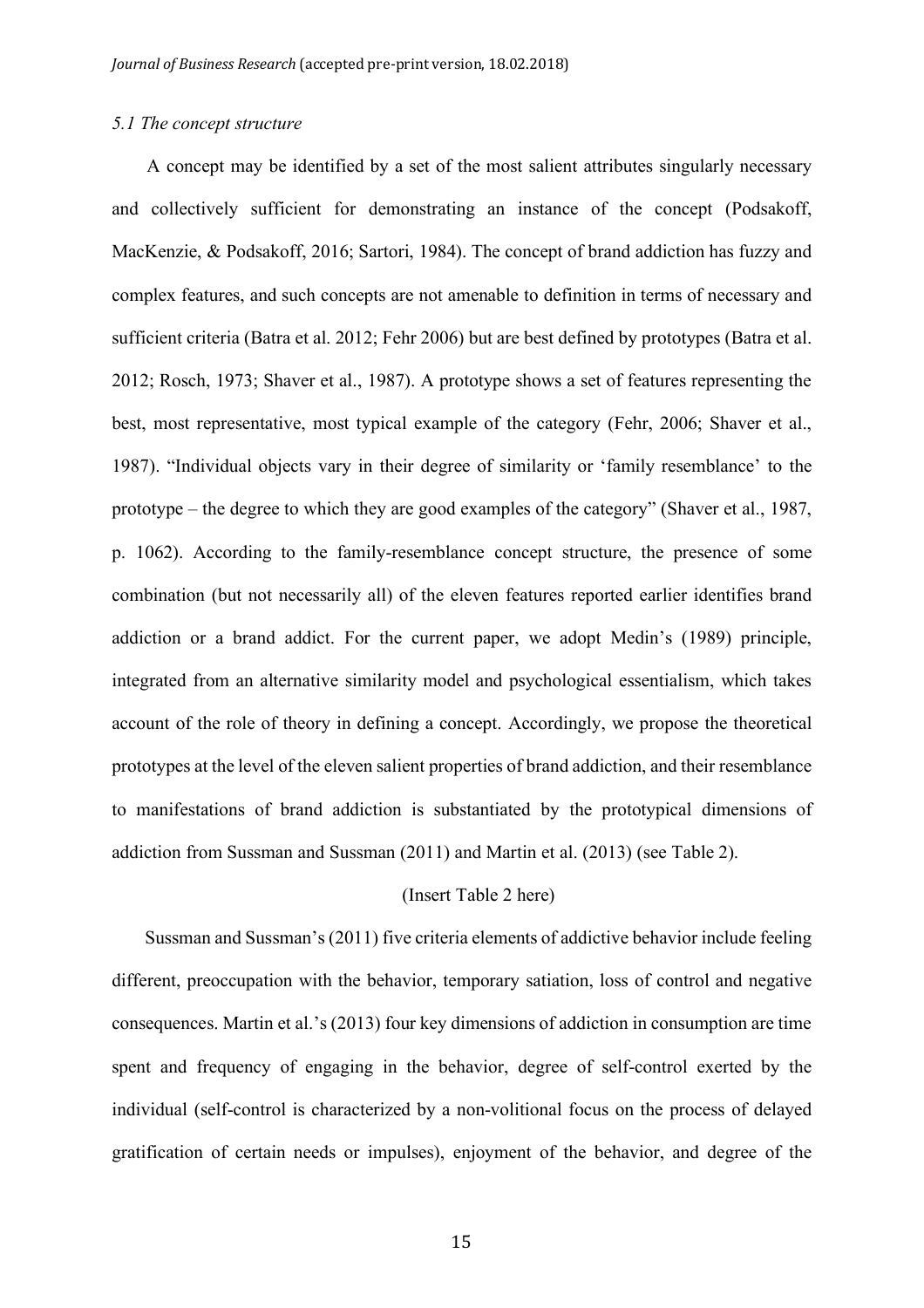negative consequences of harmful outcomes manifested in terms of psychological, economic, physical and/or social dimensions. This resulted in the five dimensions (shown in Table 2) by retaining the unique dimensions (e.g., "enjoyment" from Martin et al. 2013 and "feeling different" from Sussman and Sussman 2011) and integrating the common dimensions. Sussman and Sussman's (2011) "temporary satiation" does not seem to be directly related to any of the essential features in our findings. Hence, this is not shown as a prototypical dimension in Table 2. The highlighted features (shown by the symbol x) under each dimension demonstrate the typicality of the features in the conceptual domain of brand addiction. All the multiple attributes are associated with theoretical dimensions, which support the conceptual domain adequacy for brand addiction. In practice, the greater the number of attributes that are identifiable in a behavior, the more prototypical the behavior is of brand addiction.

## *5.2 Defining brand addiction*

A definition should capture the essential salient attributes of the concept under consideration, be parsimonious (Suddaby, 2010), and make clear the scope conditions (types of circumstances and levels of analysis, temporal scope conditions, and assumptions or world view of the researcher) under which the concept operates. As Podsakoff et al. (2016) argue, "A good conceptual definition should identify the set of fundamental characteristics or key attributes that are common (and potentially unique) to the phenomenon of interest", so that it "clarifies the intension or meaning of the concept (Sartori, 1984) but also prevents the same concept from being used to refer to different phenomena …" (p.165). The eleven salient properties of brand addiction (shown in Table 2) provide strong empirical and theoretical grounds for developing a comprehensive definition of brand addiction, which is not limited to the emotional attributes but includes salient cognitive and behavioral attributes.

In this paper, brand addiction is conceptualized as a psychological state, which is supported by Sussman and Sussman's (2011) view that the essence of addiction is a certain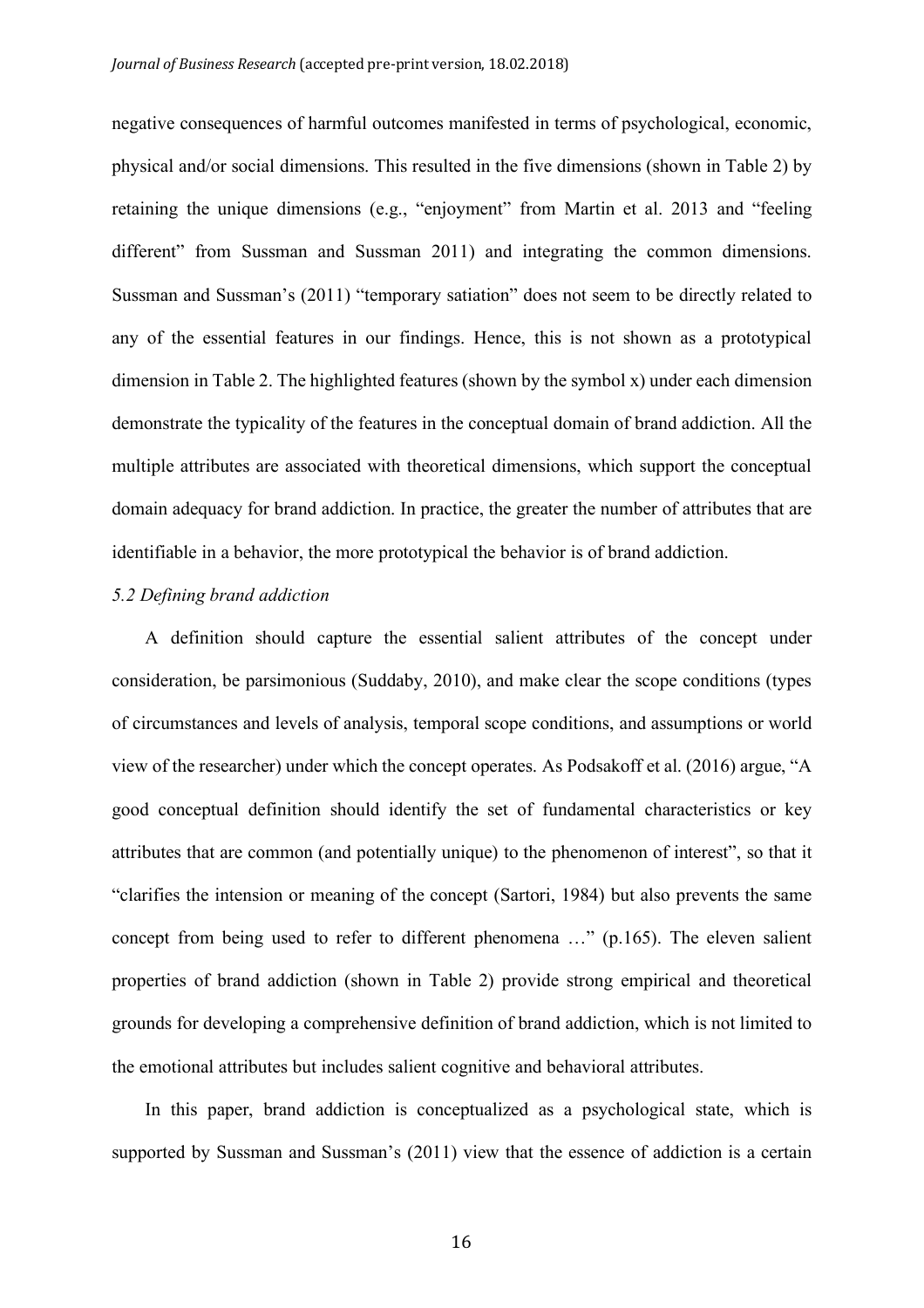brain state. The prototypical nature of the eleven essential features of brand addiction is consistent with Sussman and Sussman's (2011) four criteria elements and Martin et al.'s (2013) four key dimensions of addiction (see Table 2). As such, these essential features are applicable to the most prototypical brand addictive behavior (Jaccard & Jacob, 2010; Podsakoff et al., 2016). Hence, our definition is based on the following anchor points:

- Essential salient attributes: the eleven prototypical features from the focus-group and projective interview findings (shown in Table 2).
- Scope conditions: Individual consumers' (level of analysis) psychological states in daily life (circumstances and temporal scope) with potential (instead of necessary) negative consequences such as getting into debt (assumptions).

Using the above points as guidelines, we define brand addiction as a consumer's psychological state that involves mental and behavioral preoccupation with a particular brand, driven by uncontrollable urges to possess the brand's products, and involving positive affectivity and gratification. This phenomenon is generally identifiable by the following eleven cognitive, affective and behavioral characteristics: acquisitiveness, bonding, brand exclusiveness, collection, compulsive urges, dependence, financial management versus debt tolerance, gratification, irritability, mental and behavioral preoccupation, and word of mouth. This prototype approach to defining brand addiction has the advantage of differentiating brand addicts and avoiding over simplification of this behavior. For example, if someone meets some prototypical features for being a brand addict but does not overspend or have other harmful outcomes, s/he can still be considered a brand addict. This definition provides an inclusive conceptual domain where some brand addicts may be harmed by their addiction and others may experience it as a healthy addiction (e.g., branded kits for fitness enthusiasts or specific shoe brands for running enthusiasts).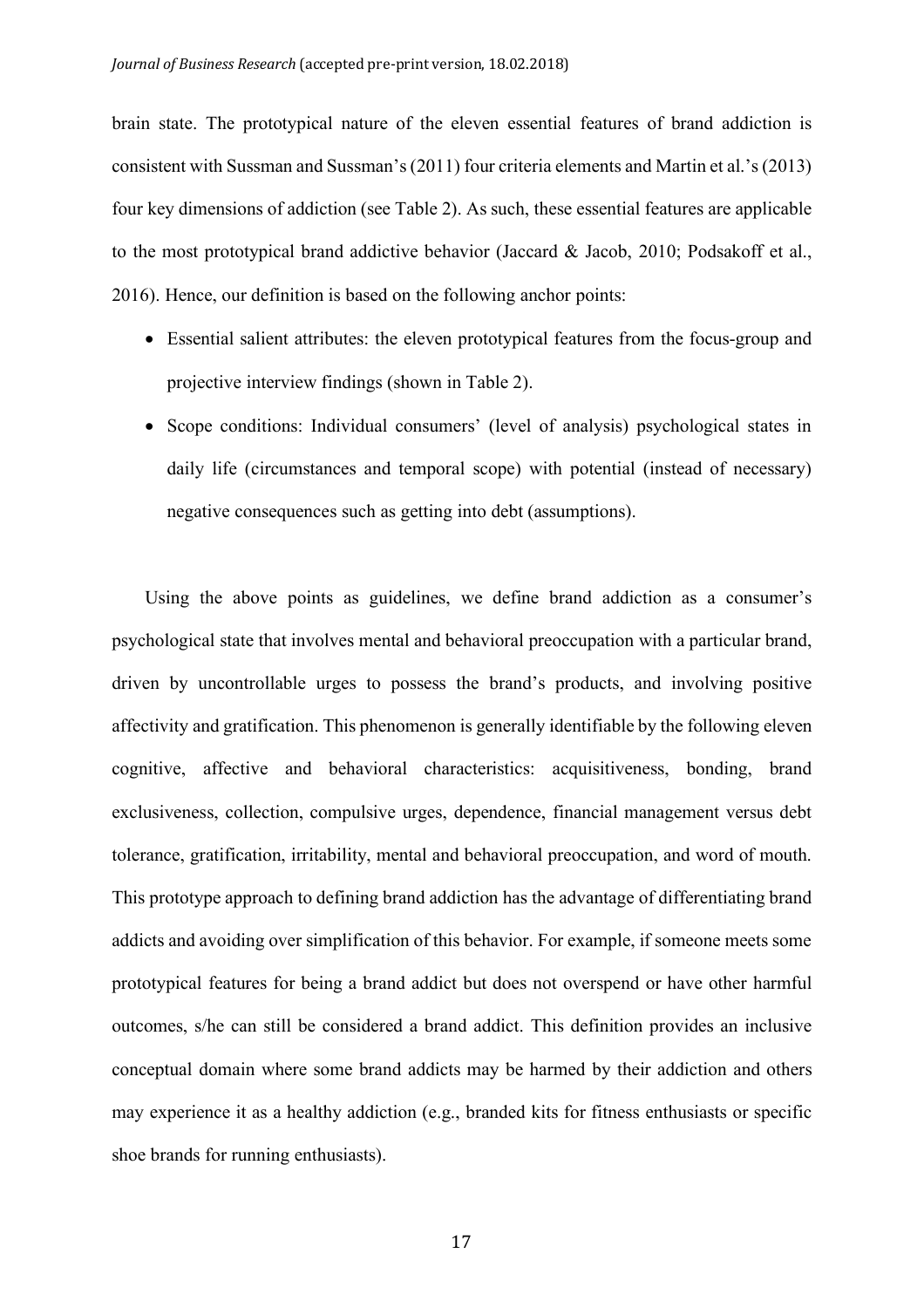#### **6. Brand addiction and other consumer-brand relationship concepts**

In conceptual definitions, it is important to differentiate the defined concept from other related concepts in the field (Podsakoff et al., 2016). A recommended approach is to "take each defining attribute of the focal concept and think about whether it is also characteristic of the other related concepts" (Podsakoff et al., 2016, p.186). To this end, the eleven features of brand addiction are listed with other main consumer-brand relationship concepts in Table 3 and each feature is examined to see whether it is shared by other constructs. It can be seen from Table 3 that in most cases no more than three features from the eleven features of brand addiction are shared by other consumer-brand relationship concepts; and the three features vary across the types of consumer-brand relationships. The exception is compulsive buying, which shares four features with brand addiction. There is a good level of evidence here that brand addiction is a distinct phenomenon and the combined essential features of the brand addiction concept are distinct from other consumer-brand relationship concepts. The small number of features of brand addiction shared by other concepts does not necessarily indicate a weakness in the conceptualization of brand addiction. Instead, such a small number of shared features illustrates the fuzzy conceptual boundaries of brand addiction. These fuzzy conceptual boundaries are also found in many other concepts in the behavioral and social sciences and psychology.

## **7. Discussion**

Our first contribution is a definition of brand addiction (a consumer's psychological state that involves mental and behavioral preoccupation with a particular brand driven by uncontrollable urges to possess the brand's products, involving positive affectivity and gratification). The second contribution is the identification of the combination of eleven essential attributes of consumers' brand addiction: acquisitiveness, bonding, brand exclusivity, collecting, compulsive urges, dependence, financial management versus debt tolerance, gratification, irritability, mental and behavioral preoccupation, and word of mouth. Our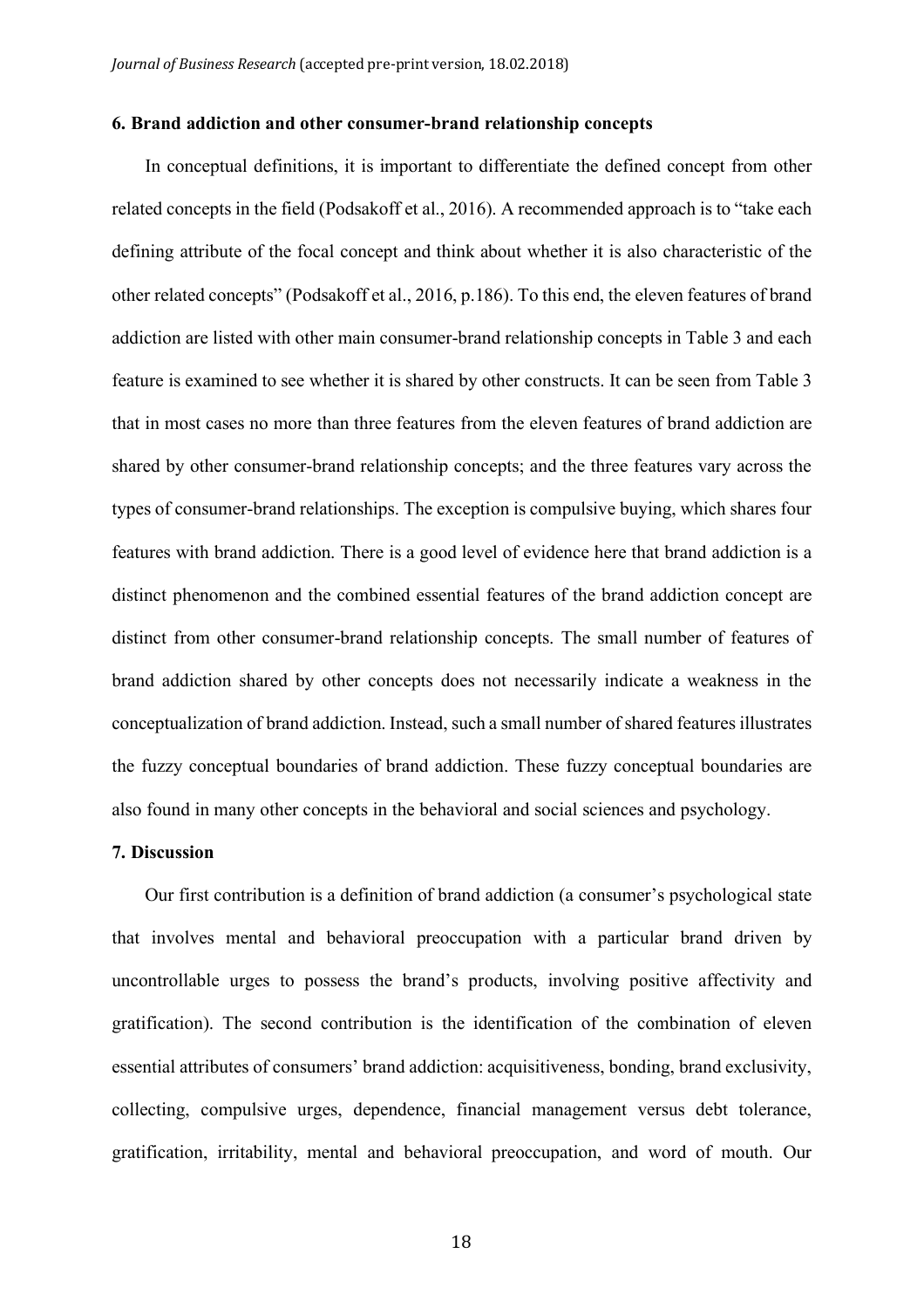findings suggest that consumer brand addiction may constitute a healthy addiction in some contexts. For example, some brand addicts may experience a psychological state of gratification accompanied by brand addictive behavior, feeling happy and gaining pleasure from their brand addictive behaviors (e.g., Anna describes her satisfaction because she believes that having the handbag from her favorite brand makes her feel satisfied to the extent that "I do feel complete when I have my bag".). This speculation is consistent with the views that consumer addictive behavior represents a synthesis of dependence (gratification of needs) and compulsion (evasion or avoidance of internal discomfort) (Goodman, 1990), and involves the attempt to achieve some appetitive effect and satisfaction that could have positive implications (Sussman & Sussman, 2011). Defining brand addiction in terms of prototypical features instead of its harmfulness leaves open the possibility that brand addiction is not necessarily harmful in all circumstances; instead, it might constitute a healthy addiction. This can be tested by future empirical research.

Contrary to some studies on compulsive buying, which show the severe impact on consumers' level of debt (O'Guinn & Faber, 1989), our findings suggest that some brand addicts may get into debt while others may not. Our findings suggest that consumer brand addiction should be treated differently from other addictive behaviors, especially substance abuse. Except for the potential consequence of getting into debt from over-spending for some brand addicts, other features of brand addiction do not appear to lead to the pathological implications that are often found in other addictions. While supporting Fournier and Alvarez's (2012) claim that consumers who engage in close relationships with brands may show obsessive, addicted behavior with their addictive brands, our findings also suggest that brand addiction may not necessarily incur negative financial and/or psychological consequences in all cases. For some brand addicts who are capable financial managers, their brand addiction will not cause any harm, but may prove to be a healthy addictive behavior for their wellbeing.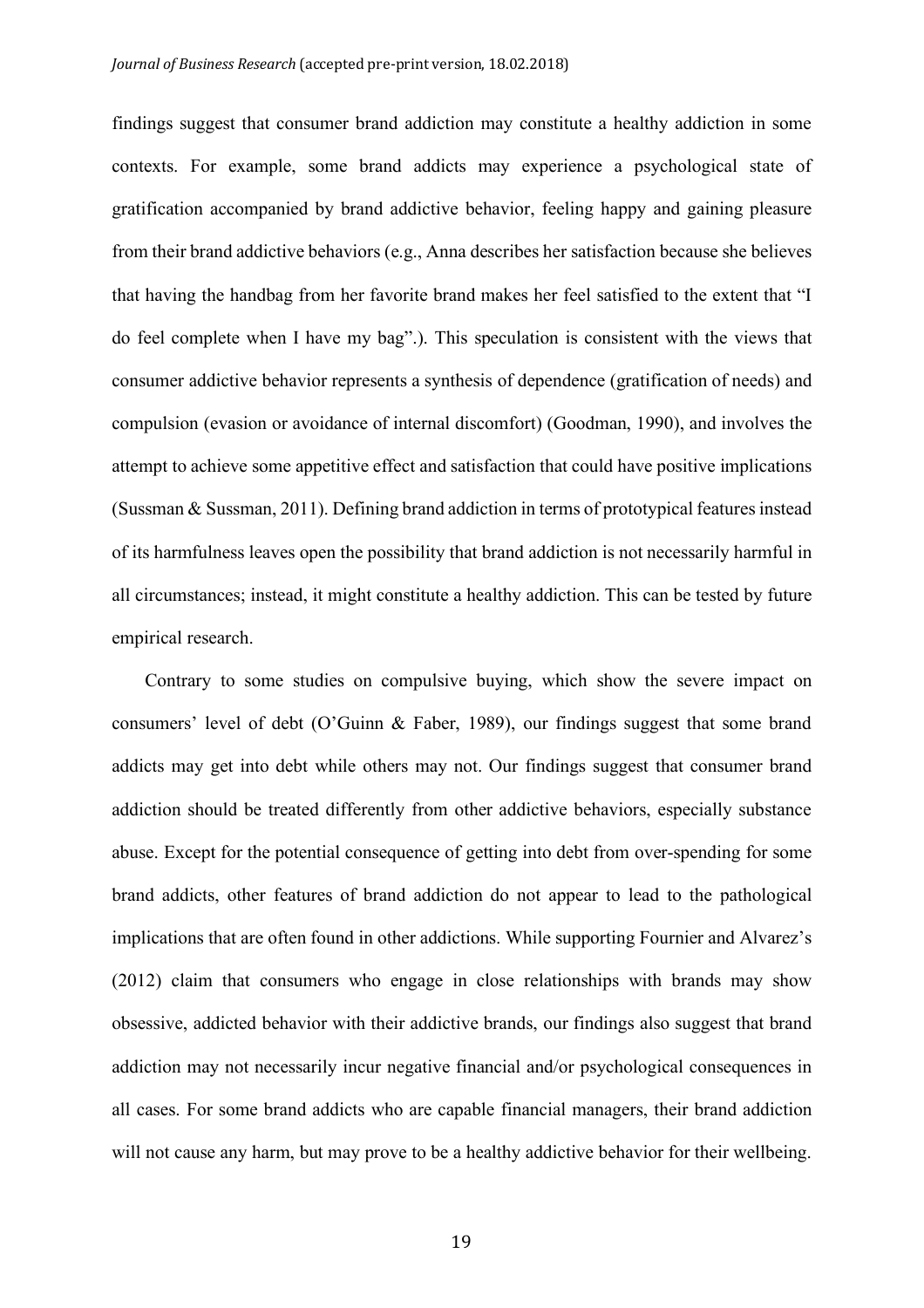Our third contribution is to show clear differences between brand addiction and other consumer-brand-relationship concepts. While there is some overlap between brand addiction, brand love and brand loyalty, our close examination of the essential features of brand addiction provides evidence that brand addiction is a distinctive phenomenon within consumer-brand relationships. The eleven features of brand addiction found in our study provide support for earlier researchers' views that brand addiction is the highest level of intense emotions between the consumer and the brand (e.g., Fajer & Schouten, 1995; Fournier, 1998). Hence, uncovering the features of brand addiction offers valuable theoretical and managerial implications for marketing and consumer behavior researchers who are interested in understanding the different forms of relationships between the consumer and the brand. The findings of this study are also useful for marketing managers to classify their markets according to the different forms of intensity in consumer-brand relationships. This type of classification can provide useful access to and support for behavioral segmentation.

The essential features of brand addiction found in our study provide important clues about brand-addiction behavior identification and theorization of potential precipitating causes in different consumption contexts. Alexander's (2000) "substitute lifestyles" theory, for instance, postulates that an individual experiences psychosocial integration when the individual engages with a group and receives the group's understanding and acceptance of the individual. When people are consistently unable to achieve and maintain genuine psychosocial integration, they eventually construct lifestyles that substitute for it. "Whenever substitute lifestyles are the best adaptation that people are able to achieve, they cling to them with a tenacity that is properly called 'addiction' in the traditional sense of that term in the English language – whether drugs are involved or not" (Alexander, 2000, p. 503). Drawing on this view, it may be suggested that when consumers find a brand that functions as a "substitute lifestyle" they may cling to it with a tenacity that shows an addictive obsession.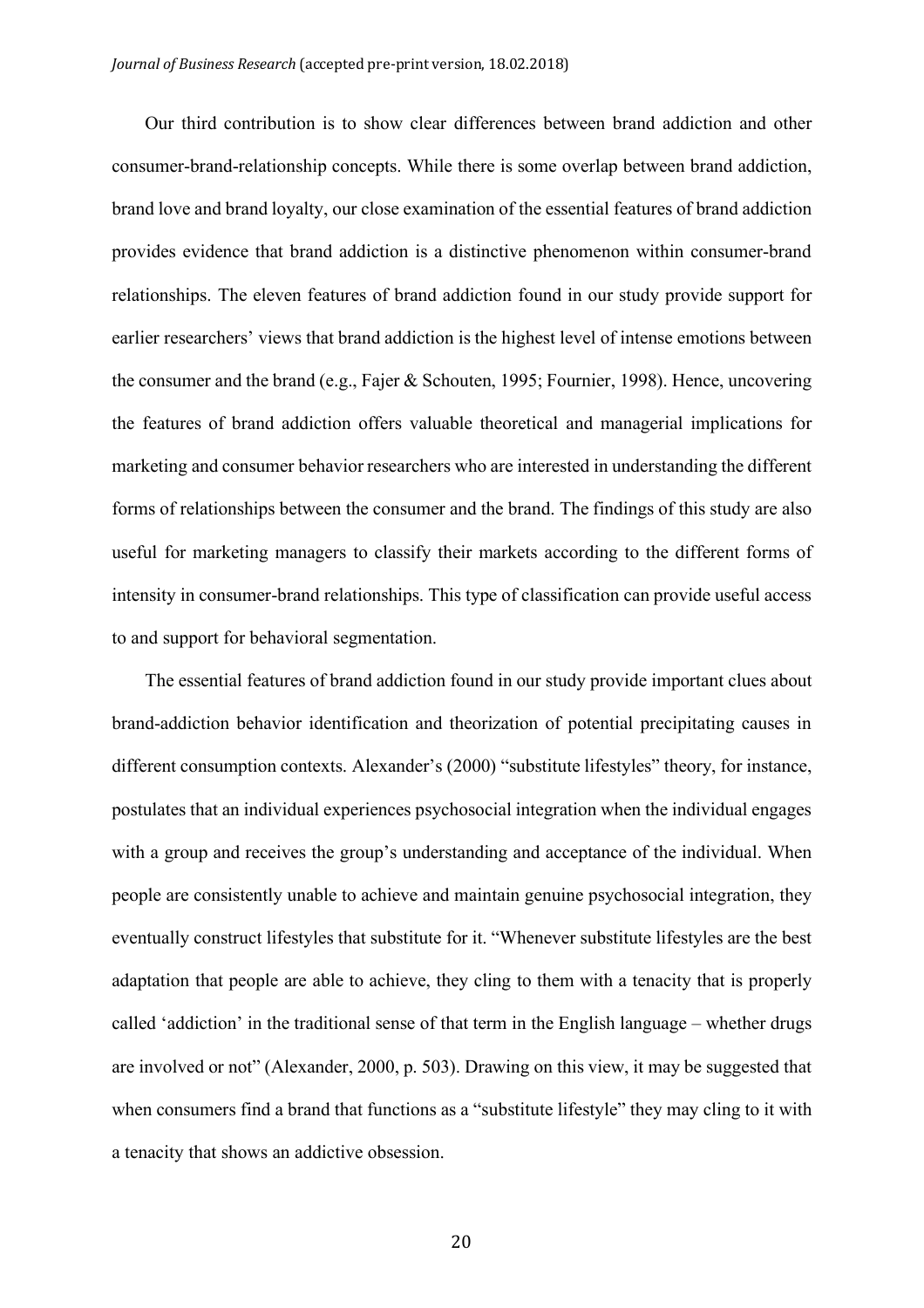According to Fiss' (2011) notion of neutral permutations, "within any given configuration, more than one constellation of different peripheral causes may surround the core causal condition, and the permutations do not affect the overall performance of the configuration" (p.398). This means that the combination of the core and peripheral causal elements may vary between different brand addicts who show similar addictive behavior. Some caution should be noted about the ontological position of brand addiction. Despite the tendency to relate the use of the term "addiction" to psychiatric disorder phenomena, the current research focuses on how the brand addiction phenomenon can contribute to a greater understanding of consumer behavior and marketing. Our findings do not suggest that the essential features of brand addiction meet the important criteria for diagnosing psychiatric disorders.

## **8. Conclusion and further research**

In the current study, we have found important features of brand addiction from both focus groups and projective interviews. Using these salient features, we have developed a definition of brand addiction that could be used for a wide range of research into brand-addiction-related consumption phenomena. The contributions from this research are only a beginning and a great deal of empirical work remains to be done. Future research could take a number of directions. 1) Given the recent publication of a scale to measure the concept of brand addiction (Mrad and Cui*,* 2017), empirical tests will make it possible to examine whether brand addiction is conceptually and empirically different from other consumer-brand-relationship concepts.

2) Future research is recommended to explore and empirically test the antecedents and consequences of brand addiction in order to explore the generalizability of the findings from the current research. Establishing the relevant relationships among other types of addictive behaviors such as compulsive buying is also important to the development of a strong theoretical basis for brand addiction.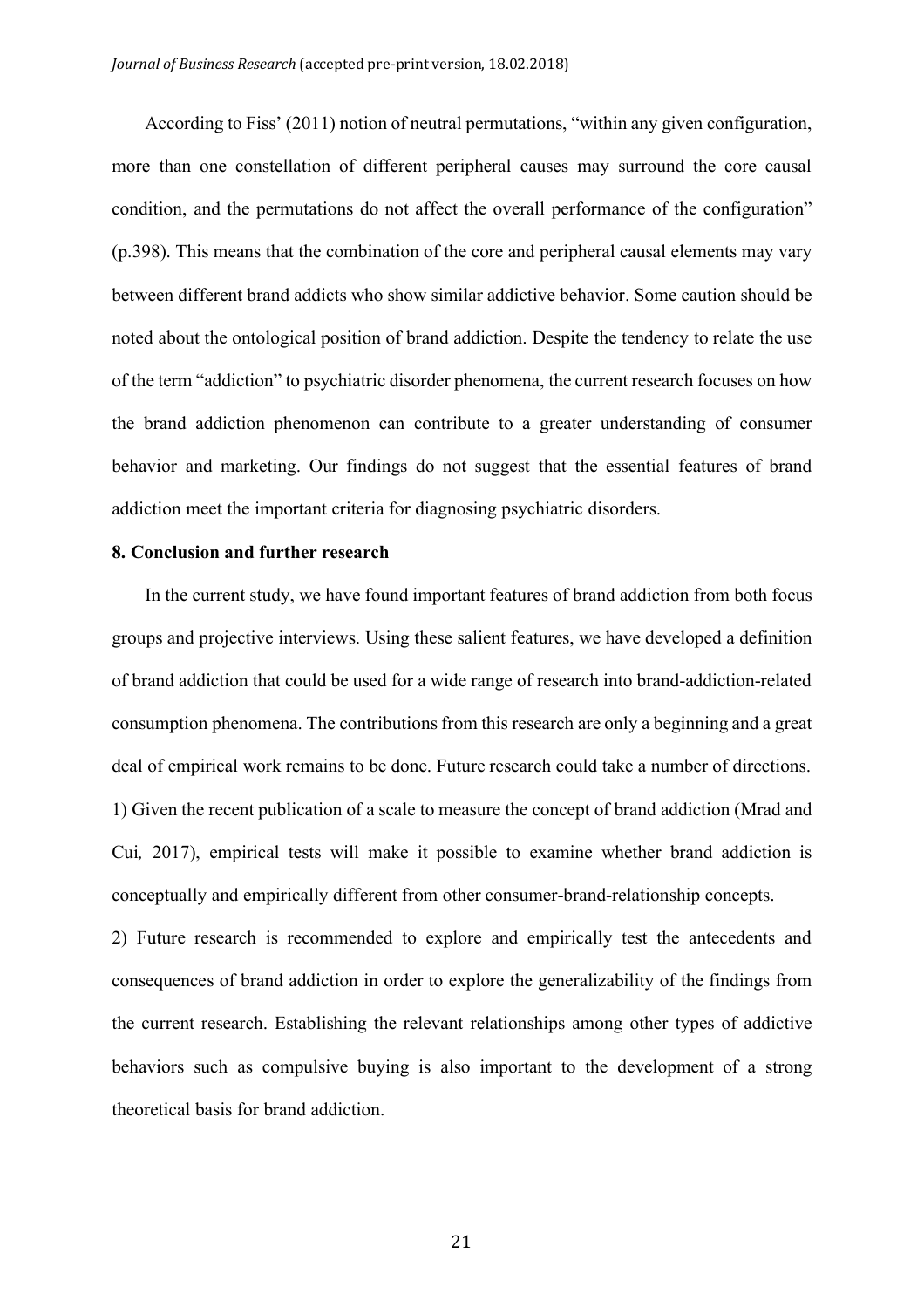3) Understanding the behavioral consequences of brand addiction might yield some interesting insights into consumer behavior and addiction, allowing for further commonalities and differences across different types of addictive behaviors to be examined (Faber et al., 1995). Hence, further research might examine the state of brand addiction in different contexts and across different brand categories, for instance, durables and services, to capture the behavioral features that are beyond the conceptual domain of the existing consumer-brand relationship concepts.

4) Future research should examine what positive and negative consequences may result from brand addiction in consumption experiences. For instance, Forrest (1979) notes that both positive and negative addictions occur on a continuum, and they do overlap in some respects. This suggests a fuzzy area in which the positive addictions can develop into pathological behaviors to varying degrees. Future research is recommended to explore under what conditions brand addiction may reach a pathological level with severe consequences for both the individual and the community.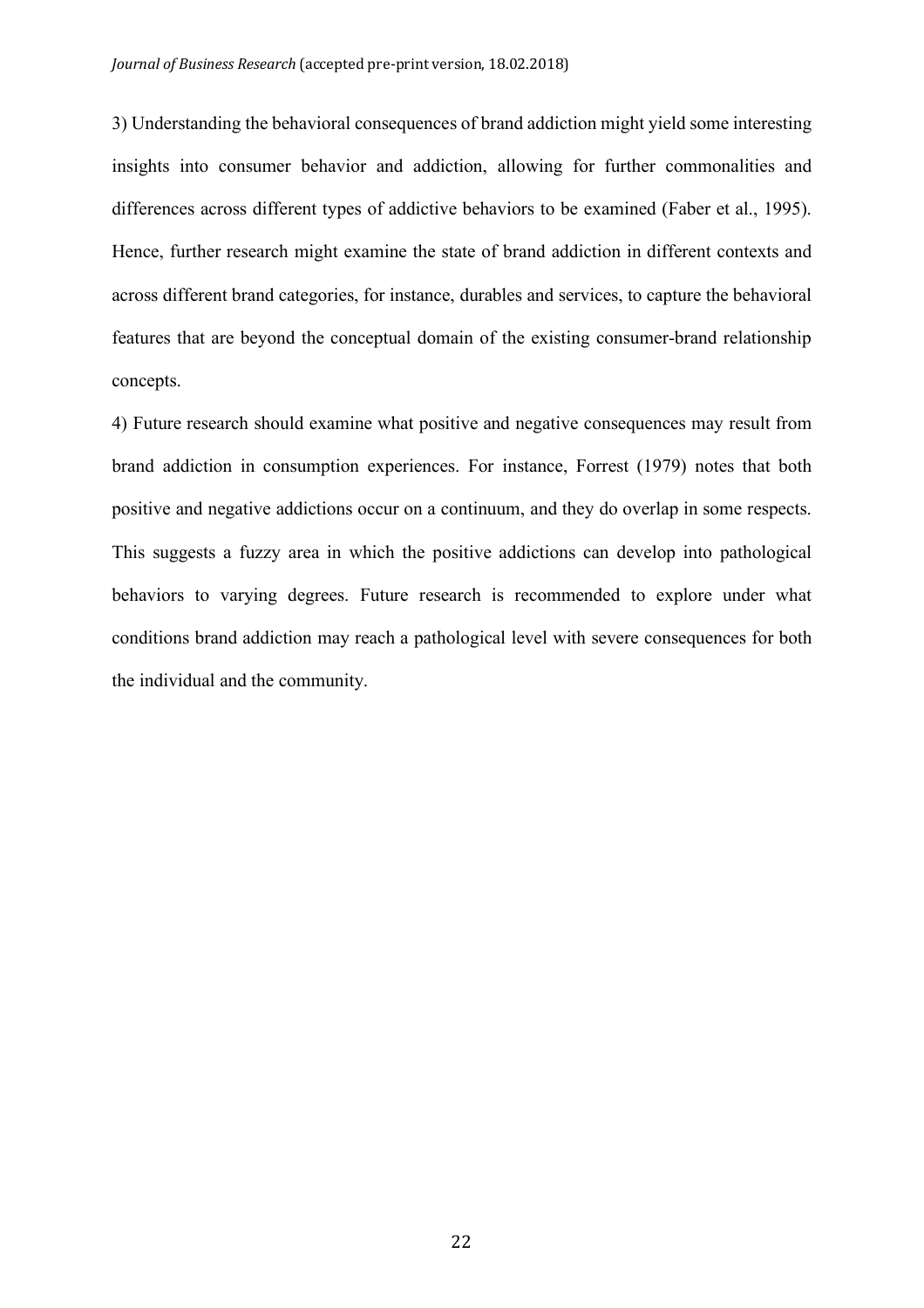### **References**

- Albert, N., Merunka, D., & Valette-Florence, P. (2008). When consumers love their brands: Exploring the concept and its dimensions. *Journal of Business Research*, *6*(10), 1062- 1075.
- Alexander, B. (2000), The globalization of addiction. *Addiction Research*, *8*(6), 501-526.
- Anselmsson, J., Johansson, U., & Persson, N. (2008). The battle of brands in the Swedish market for consumer packaged food: A cross-category examination of brand preference and liking. *Journal of Brand Management*, *16*(1), 63-79.
- Batra, R., Ahuvia, A., & Bagozzi, R. P. (2012). Brand love. *Journal of Marketing*, *76*(2), 1-16.
- Calder, B. J. (1977). Focus groups and the nature of qualitative marketing research. *Journal of Marketing research*, *14*(3), 353-364.
- Carroll, B. A., & Ahuvia, A. C. (2006). Some antecedents and outcomes of brand love. *Marketing Letters*, *17*(2), 79-89.
- Chaudhuri, A., & Holbrook, M. B. (2001). The chain of effects from brand trust and brand affect to brand performance: The role of brand loyalty. *Journal of Marketing*, *65*(2), 81- 93.
- Cotte, J. & Latour, K.A. (2009). Blackjack in the kitchen: understanding online versus casino gambling. *Journal of Consumer Research, 35*(5), 742-758.
- Creswell, J. W., & Miller, D. L. (2000). Determining validity in qualitative inquiry. *Theory into Practice*, *39*(3), 124-130.
- Delgado-Ballester, E., & Munuera-Aleman, J. L. (2001). Brand trust in the context of consumer loyalty*. European Journal of Marketing, 35*(11/12), 1238-1258*.*
- Donoghue, S. (2000). Projective techniques in consumer research. *Journal of Family Ecology and Consumer Sciences, 28*(1), 47-53.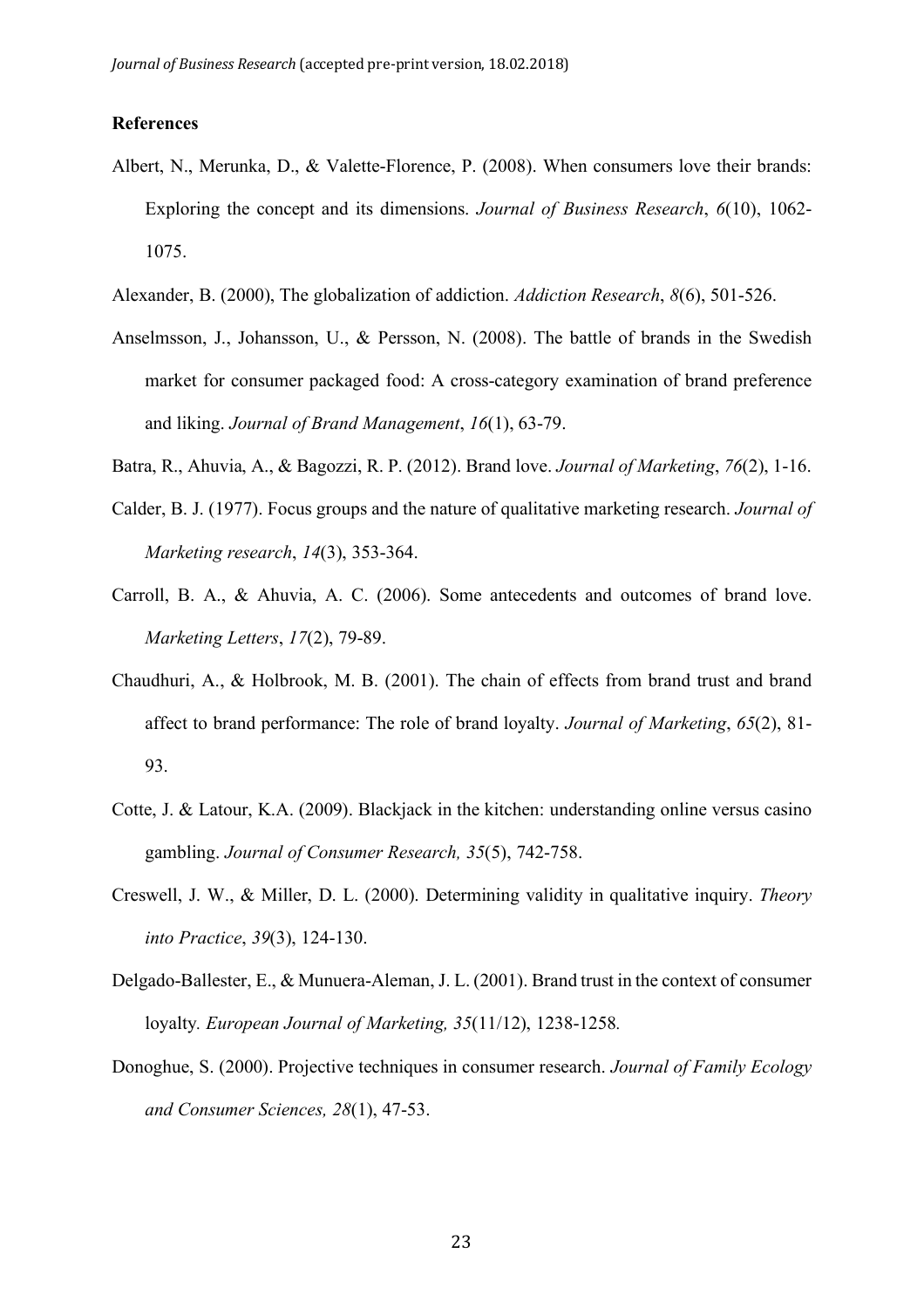- Faber, R. J., & Christenson, G. A. (1996). In the mood to buy: Differences in the mood states experienced by compulsive buyers and other consumers. *Psychology & Marketing*, 13(8), 803-819.
- Faber, R. J., & O'Guinn, T. C. (1992). A clinical screener for compulsive buying. *Journal of Consumer Research*, *19*(3), 459-469.
- Faber, R. J., Christenson, G. A., De Zwaan, M., & Mitchell, J. (1995). Two forms of compulsive consumption: Comorbidity of compulsive buying and binge eating. *Journal of Consumer Research*, 22(3), 296-304.
- Fajer, M. T., & Schouten, J. W. (1995). Breakdown and dissolution of person-brand relationships. *Advances in Consumer Research*, *22*(1), 663-667.
- Fehr, B. (2006). A Prototype Approach to Studying Love. In R.J. Sternberg, & K. Weis (Eds.), *The new psychology of love* (pp. 225–46). New Haven, CT: Yale University Press.
- Fehr, B., & Russell J. A. (1991). The concept of love viewed from a prototype perspective. *Journal of Personality and Social Psychology*, *60*(3), 425– 438.
- Fetscherin, M., & Heinrich, D. (2015). Consumer brand relationships research: A bibliometric citation meta-analysis. *Journal of Business Research*, *68*(2), 380-390.
- Fisher, R. J. (1993). Social desirability bias and the validity of indirect questioning. *Journal of Consumer Research, 20*, 303-15.
- Fiss, P. C. (2011). Building better causal theories: A fuzzy set approach to typologies in organization research. *Academy of Management Journal*, *54*(2), 393-420.
- Forrest, Gary G. (1979). Negative and positive addictions. Family & Community Health. 2(1), p.103 -112.
- Fournier, S. (1998). Consumers and their brands: Developing relationship theory in consumer research. *Journal of Consumer Research*, *24*(4), 343-353.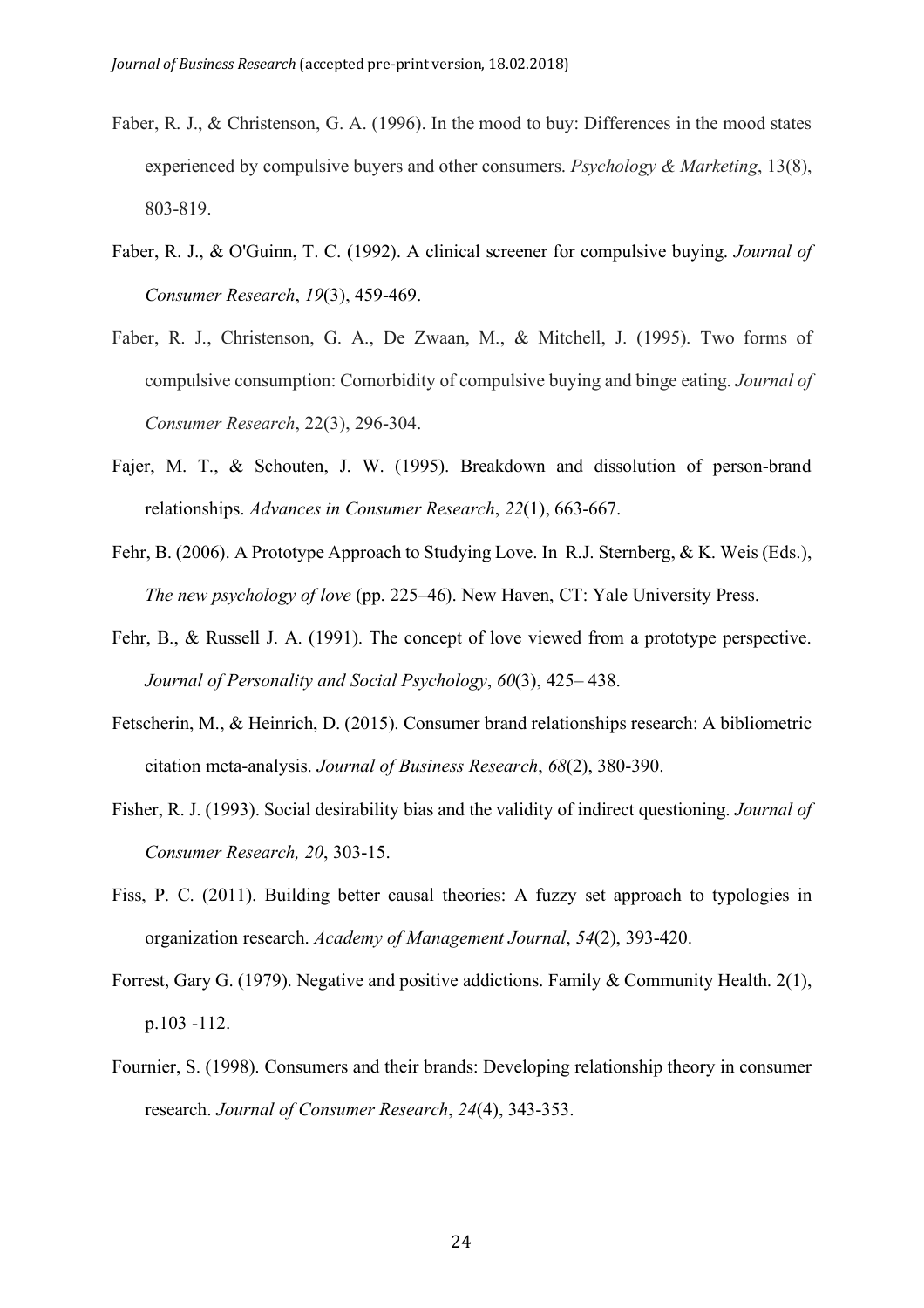- Fournier, S., & Alvarez, C. (2012). Brands as relationship partners: Warmth, competence, and in-between. *Journal of Consumer Psychology*, *22*(2), 177-185.
- Fournier, S., & Alvarez, C. (2013). Relating badly to brands. *Journal of Consumer Psychology, 23*(2), 253-264.
- Fournier, S., & Yao, J. L. (1997). Reviving brand loyalty: A reconceptualization within the framework of consumer-brand relationships. *International Journal of Research in Marketing*, *14*(5), 451-472.
- Freeman, T. (2006). 'Best practice' in focus group research: Making sense of different views. *Journal of Advanced Nursing, 56*(6), 491-497.
- Frost, R. O., Krause, M. S., & Steketee, G. (1996). Hoarding and obsessive–compulsive symptoms. *Behavior Modification*, 20(1), 116–132.
- Glaser, B. G., & Strauss, A. L. (1967). *The discovery of grounded theory: Strategies for qualitative research.* Chicago: Aldine.
- Goodman, A. (1990). Addiction: Definition and implications. *British Journal of Addiction*, *85*(11), 1403-1408.
- Goodman, A. (2008). Neurobiology of addiction: An integrative review. *Biochemical Pharmacology*, Vol.75 No.1, pp. 266-322.
- Gordon, W., & Langmaid, R. (1988). Qualitative market research: A practitioners' and buyer's guide. Aldershot: Gower.
- Green, J. (1984). Approaching the core of consumer behavior. *Marketing Research*, *14*, 649- 656.
- Green, J., & Hart, L. (1999). The impact of context on data. In R. S. Barbour, & J. Kitzinger (Eds.), *Developing focus group research: Politics, theory and practice* (pp. 21-35). London: Sage.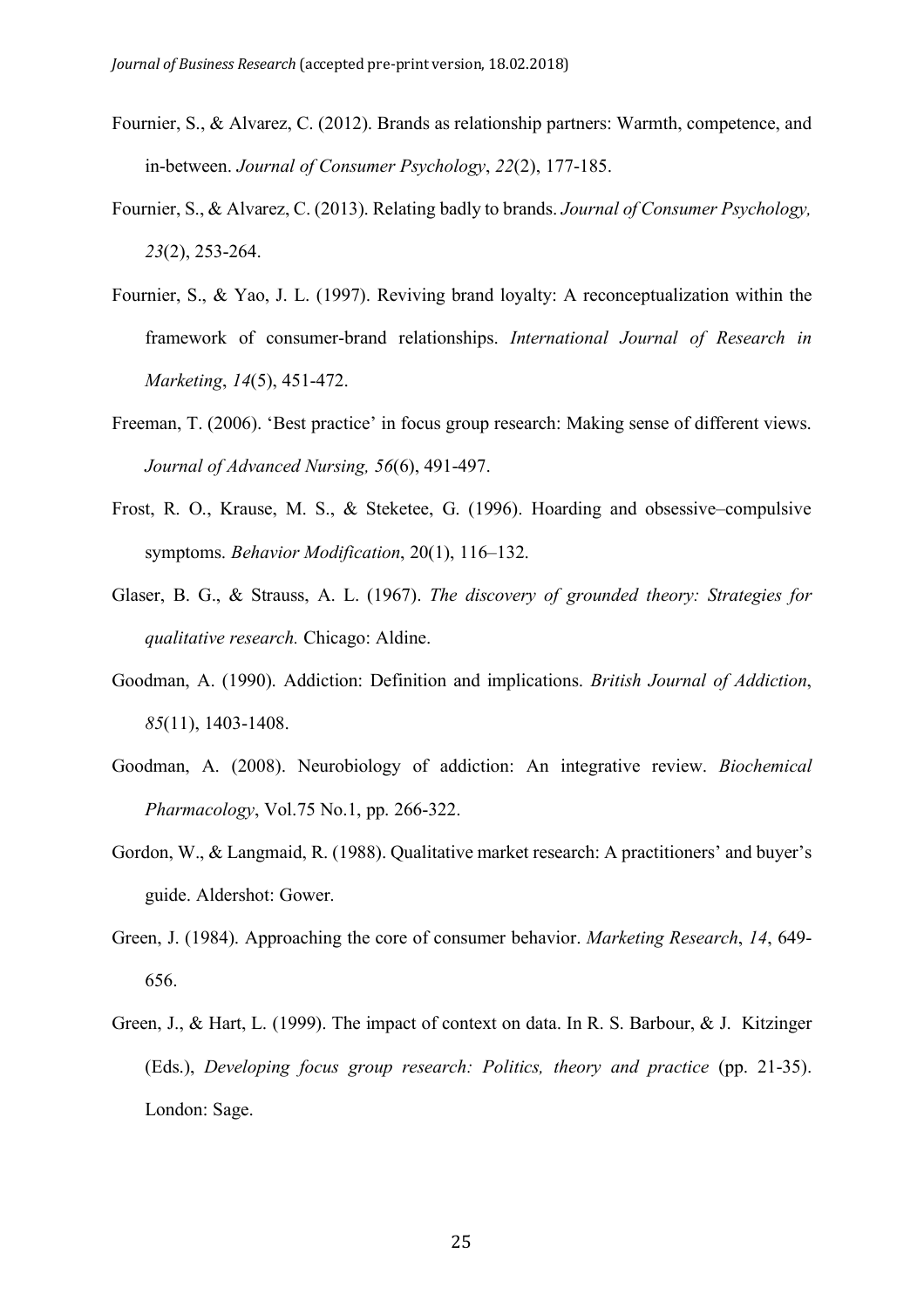- Hirschman, E. (1992). The consciousness of addiction: Towards a general theory of compulsive consumption. *Journal of Consumer Research*, *19*(2), 155-179.
- Horváth, C. and Birgelen, M.V. (2015). The role of brands in the behavior and purchase decisions of compulsive versus non-compulsive buyers. *European Journal of Marketing*, 49 (1/2), 2-21.
- Hutchby, I., & Wooffitt, R. (2008). *Conversation analysis*. Cambridge: Polity Press.
- Jaccard, J., & Jacoby, J. (2010). *Theory Construction and Model-Building Skills: A Practical Guide for Social Scientists*. New York, NY: Guilford Press.
- Jacoby, J., & Kyner, D. B. (1973). Brand loyalty *vs.* repeat purchasing behavior. *Journal of Marketing Research*, *10*(1), 1-9.
- Kitzinger, J. (1995). Qualitative research: Introducing focus groups. *British Medical Journal*, *311*(7000), 299-302.
- Kitzinger, J., & Barbour, R. S. (1999). The challenge and promise of focus groups. In R. S. Barbour & J. Kitzinger, *Developing focus group research: Politics, theory and practice*  (pp.1-20). London: Sage Publications.
- Kottler J, Montgomery M, Shepard D. (2004). Acquisitive desire: Assessment and treatment. In: Kasser T,Kanner AD, editors. *Psychology and consumer culture: The struggle for a good life in a materialistic world*. Washington, DC: American Psychological Association. pp. 149–168.
- Levy, S. J. (1985). Dreams, fairy tales, animals and cars. *Psychology and Marketing, 2*(2), 67- 81.
- Lincoln, Y. S., & Guba, E. G. (1985), *Naturalistic Inquiry, Sage*, Beverley Hills, CA.
- Lindzey, G. (1959). The classification of projective techniques. *Psychology Bulletin*, *56*(2), 158-168.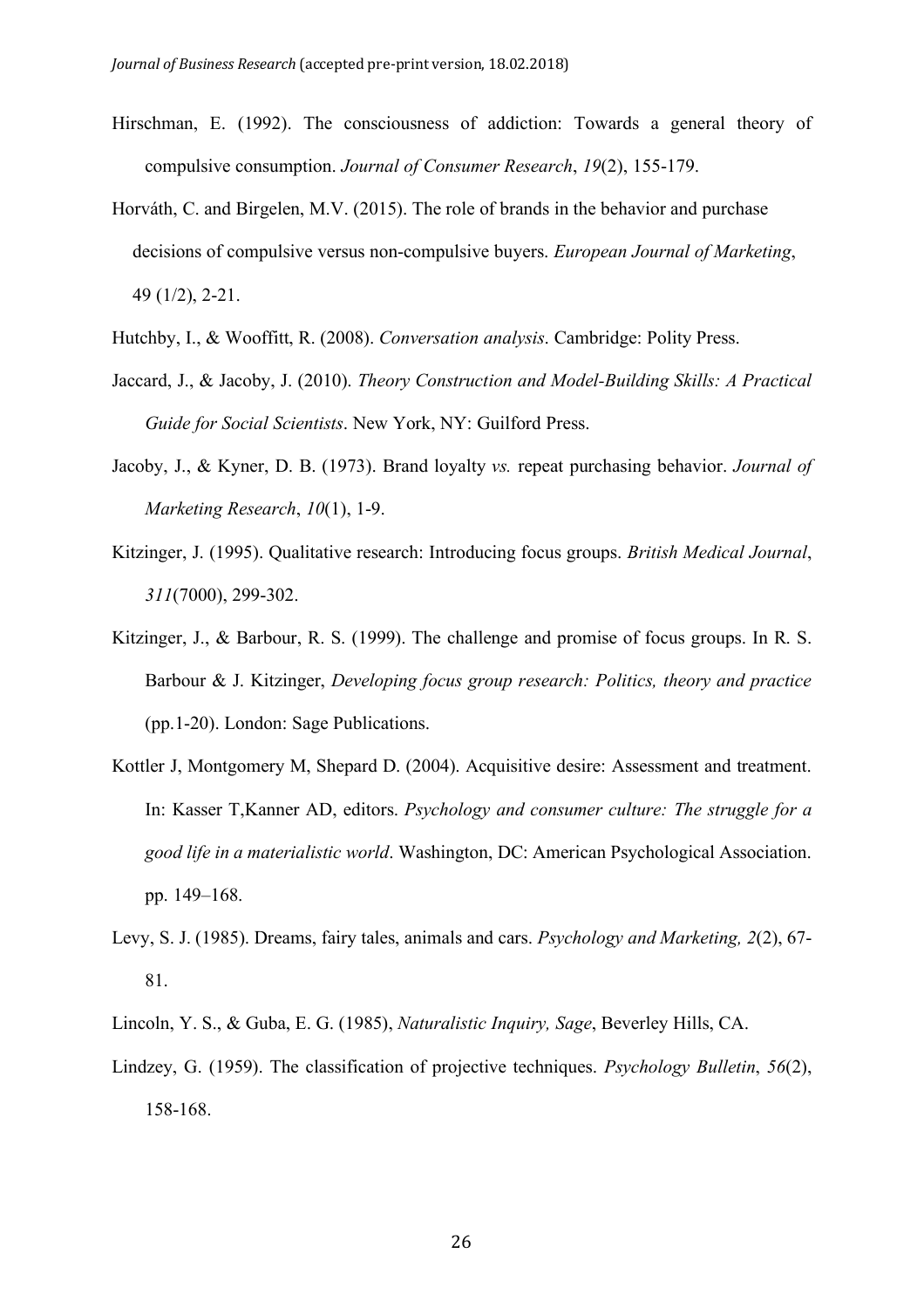- Malär, L., Krohmer, H., Hoyer, W. D., & Nyffenegger, B. (2011). Emotional brand attachment and brand personality: The relative importance of the actual and the ideal self. *Journal of Marketing*, *75*(4), 35-52.
- Martin, I. M., Kamins, M. A., Pirouz, D. M., Davis, S. W., Haws, K. L., Mirabito, A. M., ... & Grover, A. (2013). On the road to addiction: The facilitative and preventive roles of marketing cues. *Journal of Business Research*, *66*(8), 1219-1226.
- McClernon, F., Hiott, F., Huettel, S., & Rose, J. (2005). Abstinence-induced changes in selfreport craving correlate with event-related FMRI responses to smoking cues. *Neuropsychopharmacology, 30*(10), 1940–1947.
- McGrath, M. A., Sherry, J. F., & Levy, S. J. (1993). Giving voice to the gift: The use of projective techniques to recover lost meanings. *Journal of Consumer Psychology*, *2*(2), 171-191.
- Medin, D.L. (1989). Concepts and conceptual structure. *American Psychologist*, *44*(12), 1469- 1481.
- Mick, D.G., Demoss, M., & Faber, R.J. (1992). A projective study of motivations and meanings of self-gifts: Implications for retail management. *Journal of Retailing*, *68*(2), 122-144.
- Miele, G.M.; Tilly, S.M.; First, M.; Frances A. (1990). The definition of dependence and behavioural addictions. *British Journal of Addiction*, Vol.85, pp.1421–1423.
- Morgan, D. L. (Ed.). (1997). *Focus groups as a qualitative research*. (2nd ed.). Sage Publication: Thousand Oaks, London, New Delhi.
- Morrison, M. A., Haley, E., Bartel Sheehan, K., & Taylor, R.E. (2002). *Using qualitative research in advertising: Strategies, techniques, and applications*. Sage Publications: Thousand Oaks, CA.
- Mrad, M. and Cui, C.C. (2017). Brand addiction: Conceptualization and scale development. *European Journal of Marketing*, 51(11/12), 1938-1960.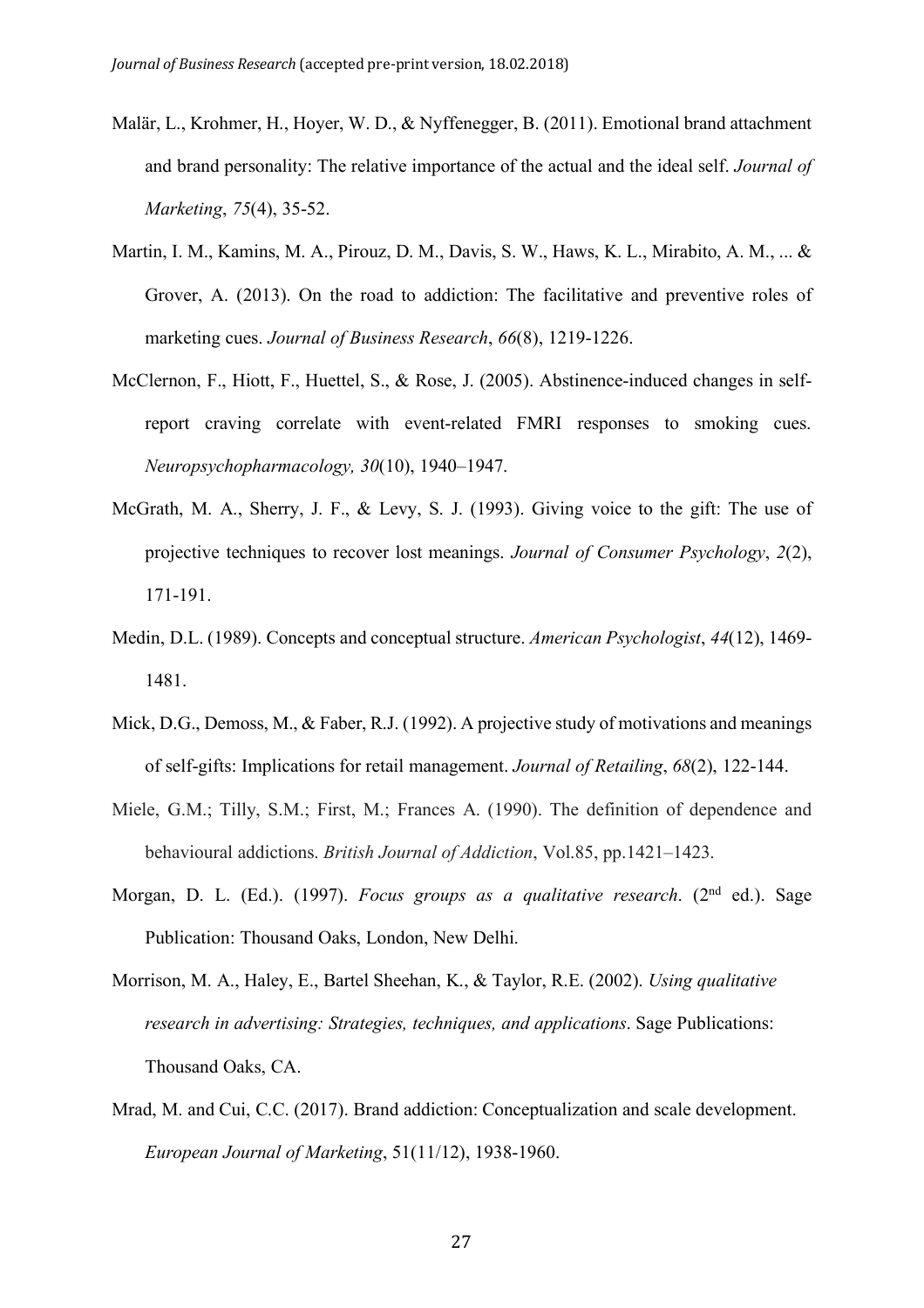- Myrick, H., Anton, R. F., Li, X., Henderson, S., Drobes, D., Voronin, K., & George, M. S. (2004). Differential brain activity in alcoholics and social drinkers to alcohol cues: Relationship to craving. *Neuropsychopharmacology*,*29*(2), 393-402.
- National Institute on Drug Abuse (2016). The science of drug abuse and addiction: The basics. https://www.drugabuse.gov/publications/media-guide/science-drug-abuseaddiction-basics/ Accessed 22 February 2018.
- Nordsletten, Ashley E. and Mataix-Cols, David (2012). Hoarding versus collecting: Where does pathology diverge from play? *Clinical Psychology Review*, 32(3), 165–176.
- O'Guinn, T. C., & Faber, R. J. (1989). Compulsive buying: A phenomenological exploration. *Journal of Consumer Research*, *16*(2), 147-157.
- Oliver, R. L. (1999). Whence consumer loyalty?. *Journal of Marketing*, *63*(Special Issue), 33- 44.
- Park, C. W., Maclnnis, D. J., Priester, J. R., Eisingerich, A. B., & Iacobucci, D. (2010). Brand attachment and brand attitude strength: Conceptual and empirical differentiation of two critical brand equity drivers. *Journal of Marketing*, 74(6), 1–17.
- Park, W. C., Eisingerich, A. B., & Park, J. W. (2013). Attachment–aversion (AA) model of customer–brand relationships. *Journal of Consumer Psychology, 23*(2), 229-248.
- Patton, M. Q. (2002). *Qualitative Research and Evaluation Methods*. Sage Publications: Thousand Oaks, CA.
- Pham, M. T. (2013). The seven sins of consumer psychology. *Journal of Consumer Psychology*, *23*(4), 411-423.
- Podsakoff, P.M., MacKenzie, S.B., & Podsakoff, N.P. (2016). Recommendations for creating better concept definitions in the organizational, behavioral, and social sciences. *Organizational Research Methods*, *19*(2), 159-203.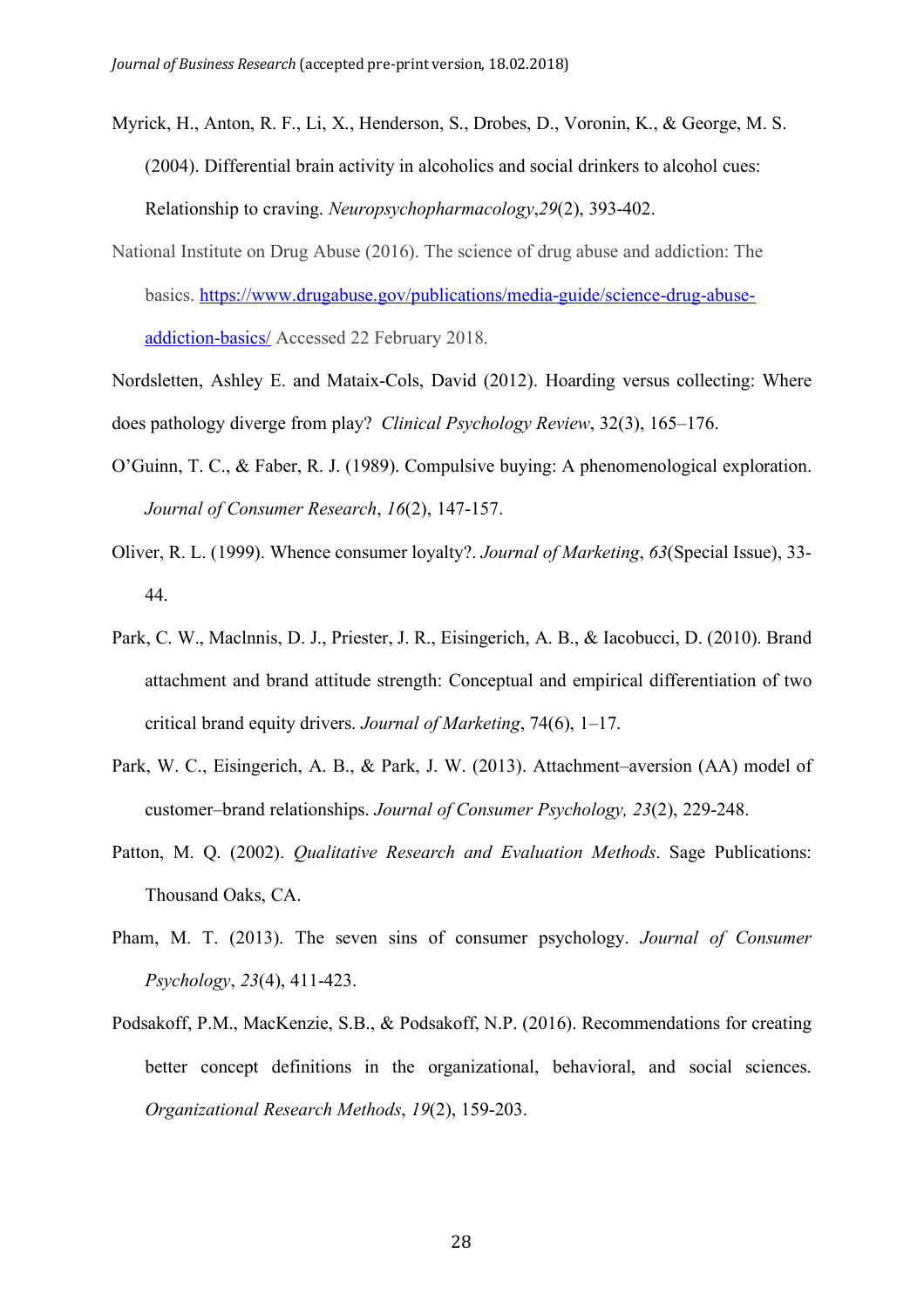- Potter, J. (2003). Discursive psychology: between method and paradigm. *Discourse & Society*, *14*(6), 783-794.
- Potter, J., & Wetherell, M., (1987). *Discourse and social psychology: Beyond attitudes and behaviour*. London, England: Sage Publications.
- Reimann, M., Castaño, R., Zaichkowsky, J., & Bechara, A. (2012). How we relate to brands: Psychological and neurophysiological insights into consumer–brand relationships. *Journal of Consumer Psychology*, *22*(1), 128-142.
- Rosch, E. (1973). On the internal structure of perceptual and semantic categories. In T. E. Moore (Ed.), *Cognitive development and the acquisition of language (*pp. 136-154). New York: Academic Press.
- Sacks, H., Schegloff, E. A., & Jefferson, G. (1974). A simplest systematics for the organization of turn taking for conversation. *Language, 50*(4), 696-735.
- Sartori, G. (1984). Guidelines for concept analysis. In G. Sartori (Ed.), *Social science concepts: A systematic analysis* (pp. 15-85). Beverly Hills, CA: Sage Publications.
- Schouten, J. W., & McAlexander, J. H. (1995). Subcultures of consumption: An ethnography of the new bikers. *Journal of Consumer Research*, *22*(1), 43-61.
- Shaver, P., Schwartz, J., Kirson, D., & O'Connor, C. (1987). Emotion knowledge: Further exploration of a prototype approach. *Journal of Personality and Social Psychology*, *52*(6), 1061-1086.
- Spiggle, S. (1994). Analysis and interpretation of qualitative data in consumer research. *Journal of Consumer Research*, 21(3), pp. 491-503.
- Starcevic, V. and Aboujaoude, E. (2017). Internet addiction: Reappraisal of an increasingly inadequate concept. *CNS Spectrums*, Vol.22, pp.7-13.
- Steinman, R. B. (2009). Projective techniques in consumer research. *International Bulletin of Business Administration*, *5*(1), 37-45.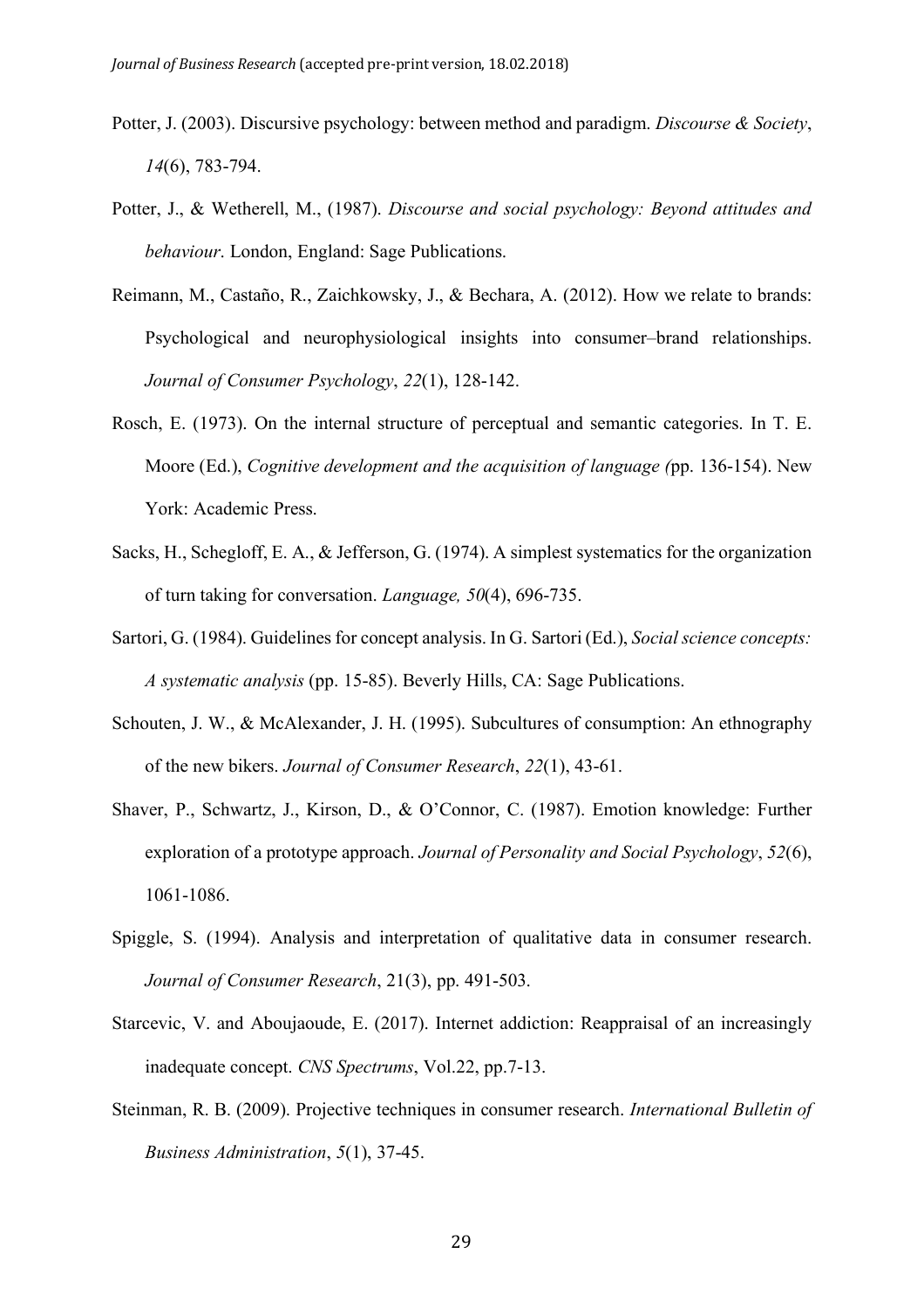Sternberg, R. J. (1986). A triangular theory of love. *Psychological Review*, *93*(2), 119–135.

- Suddaby, R. (2010). Editor's comments: Construct clarity in theories of management and organization. *Academy of Management Review*, *36*(3), 346 – 357.
- Sussman, S., & Sussman, A. N. (2011). Considering the definition of addiction. *International Journal of Environmental Research and Public Health*, *8*(10), 4025-4038.
- Swimberghe, K. R., Astakhova, M., & Wooldridge, B. R. (2014). A new dualistic approach to brand passion: Harmonious and obsessive. *Journal of Business Research*, *67*(12), 2657- 2665.
- Webb, J. R. (1992). *Understanding and designing marketing research*. London: Academic Press.
- Wilkinson, S. (1998). Focus group methodology: A review. *International Journal of Social Research Methodology*, *1*(3), 181-203.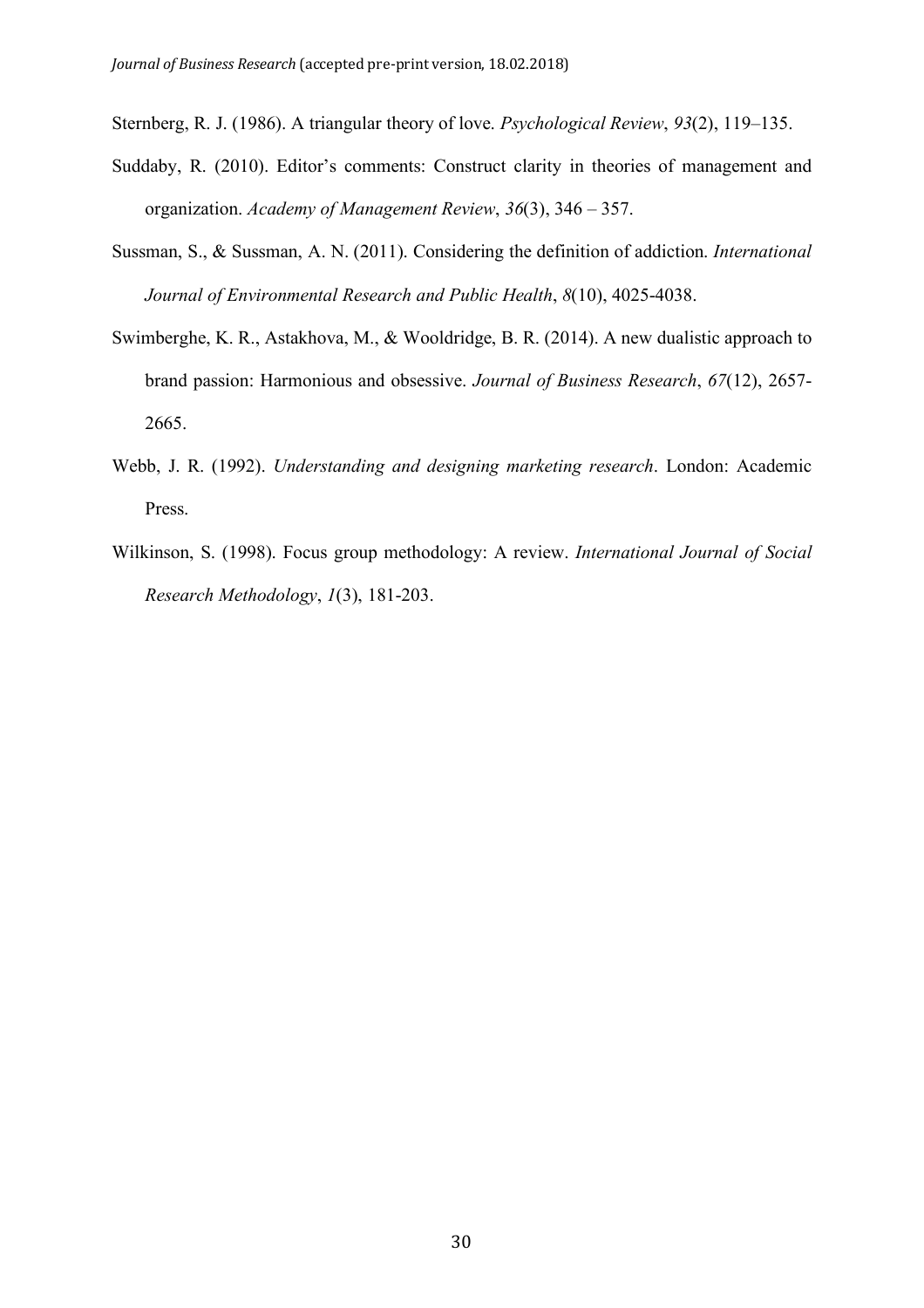# **Table 1**

| Construct               | Definition                                                                                                                                                                                                                                                                                                                                                            |
|-------------------------|-----------------------------------------------------------------------------------------------------------------------------------------------------------------------------------------------------------------------------------------------------------------------------------------------------------------------------------------------------------------------|
| <b>Brand Love</b>       | "The degree of passionate emotional attachment a satisfied consumer has for a<br>particular trade name" (Caroll and Ahuvia, 2006, p. 81).                                                                                                                                                                                                                             |
| <b>Brand Passion</b>    | "A strong emotional connection to a brand that people value, find important,<br>desire to own and/or use, incorporate into their identity, and invest resources in<br>over a period of time" (Swimberghe et al., 2014, p. 2659).                                                                                                                                      |
| <b>Brand Attachment</b> | "The strength of the bond connecting the brand with the self" (Park <i>et al.</i> , 2010;<br>$p. 2$ ).                                                                                                                                                                                                                                                                |
| <b>Brand Trust</b>      | "The willingness of the average consumer to rely on the ability of the brand to<br>perform its stated function" (Chaudhuri and Holbrook, 2001, p. 82).                                                                                                                                                                                                                |
| <b>Brand Loyalty</b>    | "A deeply held commitment to rebuy or repatronize a preferred product/service<br>consistently in the future, thereby causing repetitive same-brand or same brand-<br>set purchasing, despite situational influences and marketing efforts having the<br>potential to cause switching behavior" (Oliver, 1999, p. 34 cited in Chaudhuri<br>and Holbrook, 2001, p. 82). |
| <b>Brand Liking</b>     | "An evaluative and global measurement capturing how positive and strong the<br>perceived brand assets are from a consumer perspective" (Anselmsson,<br>Johansson, & Persson, 2008, p.66-67).                                                                                                                                                                          |
| Compulsive Buying       | "A chronic, repetitive purchasing that becomes a primary response to negative<br>events or feelings" (O'Guinn & Faber 1989, p. 155, cited in Faber and O'Guinn,<br>1992, p.459).                                                                                                                                                                                      |

Definitions of popular consumer-brand relationship constructs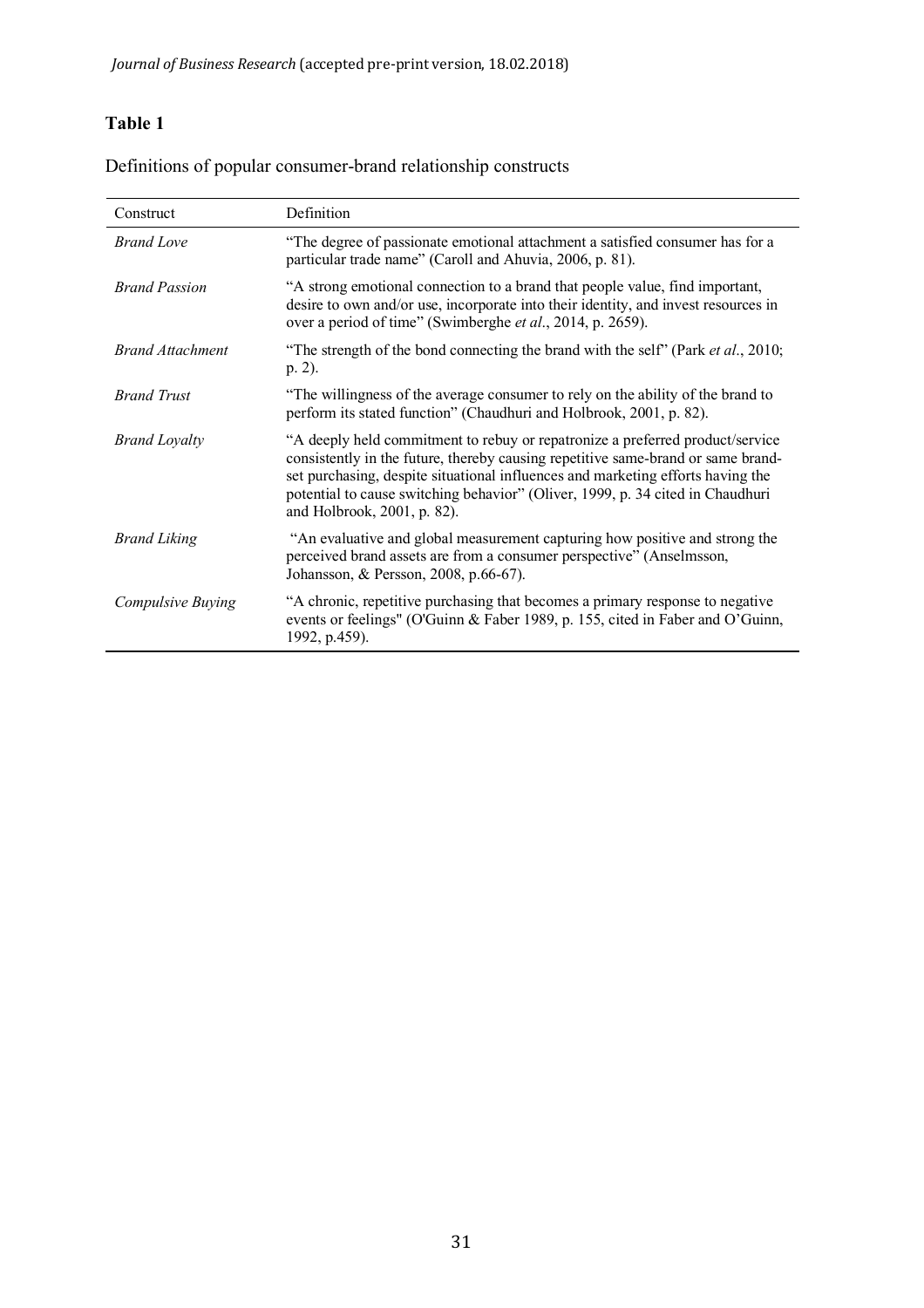# **Table 2**

Prototypical features of brand addiction

| Properties                                                                                                                                                                                                                                                          | Feeling<br>Enjoyment<br>different<br>(Martin et al.,<br>(Sussman $&$<br>2013<br>Sussman<br>2011) |   | Time spent $& Self-control$<br>frequency<br>(Sussman $&$<br>Sussman,<br>2011; Martin<br>et al., 2013) | (Sussman &<br>Sussman,<br>2011;<br>Martin et al.,<br>2013- | Negative<br>consequences<br>(Sussman $&$<br>Sussman,<br>2011; Martin<br>et al., 2013) |
|---------------------------------------------------------------------------------------------------------------------------------------------------------------------------------------------------------------------------------------------------------------------|--------------------------------------------------------------------------------------------------|---|-------------------------------------------------------------------------------------------------------|------------------------------------------------------------|---------------------------------------------------------------------------------------|
| Acquisitiveness<br>Brand addicted consumers tend to<br>have persistent thoughts about<br>getting everything created and<br>produced by their addictive brands<br>even if they do not have the need<br>for them and are not going to use<br>them in the near future. | X                                                                                                | X | $\mathbf X$                                                                                           | X                                                          |                                                                                       |
| <b>Bonding</b><br>Close psychological connection<br>through frequent and constant<br>association with the addictive<br>brands that are considered as<br>within the person's comfort zone,<br>community, and imaginary<br>friends.                                   | X                                                                                                |   | X                                                                                                     |                                                            |                                                                                       |
| <b>Brand exclusiveness</b><br>Single mindedness and often<br>unfair prejudice in favor of the<br>brand, disregarding all other<br>brands, focusing only on the<br>addictive brands and seeing no<br>other brands as better, regardless<br>of price differences.     | X                                                                                                |   | X                                                                                                     | X                                                          | X                                                                                     |
| Collection<br>The tendency to possess a<br>cumulative collection of the<br>addictive brand's products                                                                                                                                                               | X                                                                                                |   | X                                                                                                     | X                                                          | X                                                                                     |
| Compulsive urges<br>Irresistible desires to get the<br>addictive brand.                                                                                                                                                                                             | X                                                                                                |   |                                                                                                       | X                                                          | X                                                                                     |
| Dependence<br>An affective and cognitive<br>experience of submissiveness to<br>the urge for and desire to possess<br>the addictive brands.                                                                                                                          | X                                                                                                |   |                                                                                                       | X                                                          |                                                                                       |
| Financial management vs. debt<br>tolerant<br>"Financial management" defined<br>as the brand addicts' tendency to<br>spend all their income on the<br>brand, but usually always waiting<br>until they can afford to buy the                                          | X                                                                                                |   |                                                                                                       |                                                            |                                                                                       |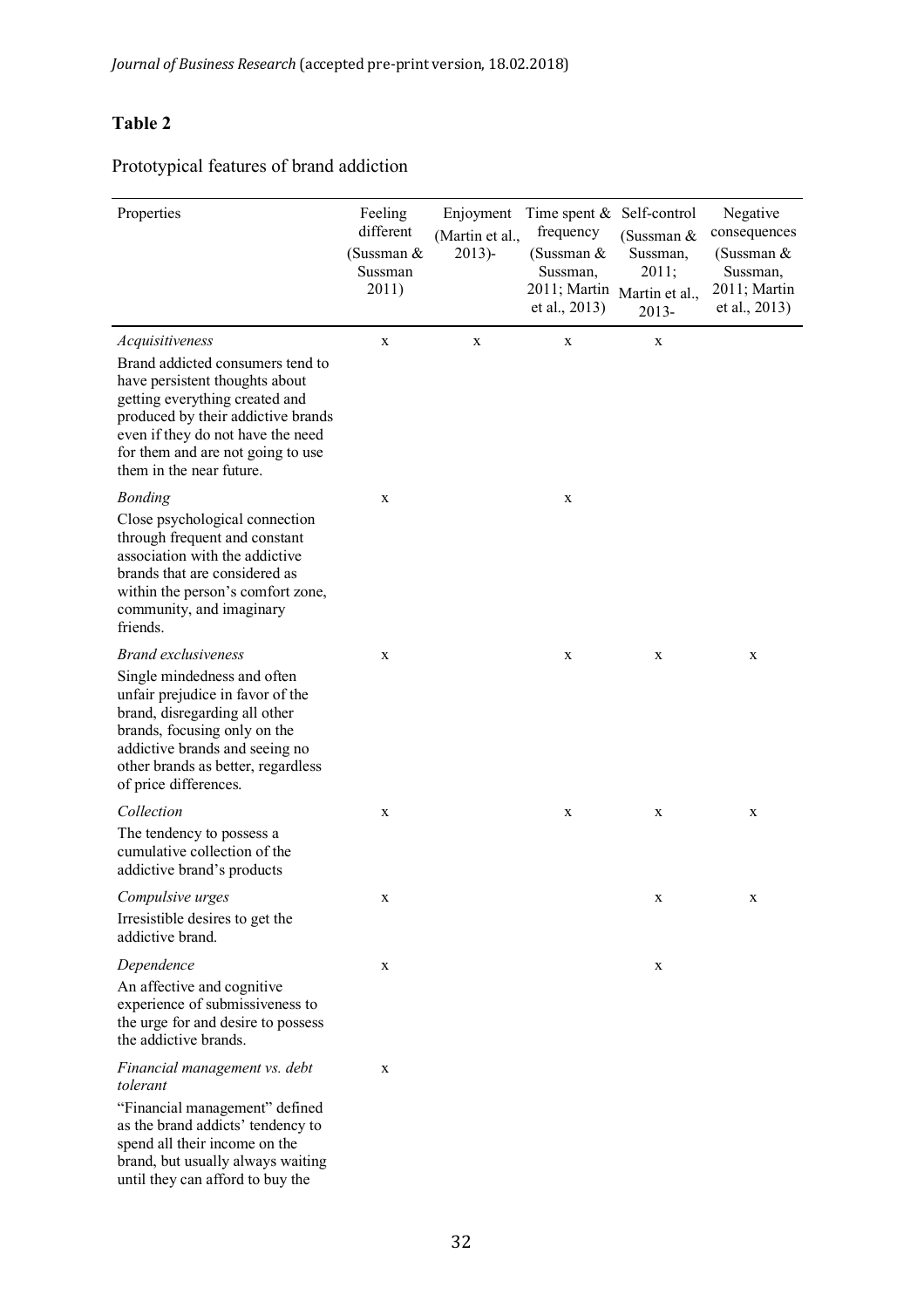| addictive brand either, by saving<br>money or by working very hard to<br>earn sufficient money. "Debt<br>tolerant" is defined as the<br>tendency to borrow money from<br>family/friends or financial<br>institutions to buy the addictive<br>brand without necessarily having<br>any plan about how this debt<br>might be repaid. |   |   |   |   |   |
|-----------------------------------------------------------------------------------------------------------------------------------------------------------------------------------------------------------------------------------------------------------------------------------------------------------------------------------|---|---|---|---|---|
| Gratification<br>Feelings of pleasure and relief<br>derived from possessing the<br>addictive brands and engaging in<br>activities related to the addictive<br>brands (a positive "irreflexive"<br>affect" in psychological terms).                                                                                                | X | X |   |   |   |
| Irritability<br>Feeling anxious when unable to<br>engage in activities related to the<br>addictive brands.                                                                                                                                                                                                                        | X |   |   | X | X |
| Mental and behavioral<br>preoccupation<br>Seeking satisfaction and comfort<br>through hedonic and utilitarian<br>attributes; showing excessive<br>interest in and commitment to<br>performing activities related to the<br>addictive brand over the long-<br>term.                                                                | X | X | X | X | X |
| Word of mouth<br>Strongly defending the brand<br>image in all possible cases and<br>encouraging others to buy the<br>addictive brand.                                                                                                                                                                                             | X | X | X |   |   |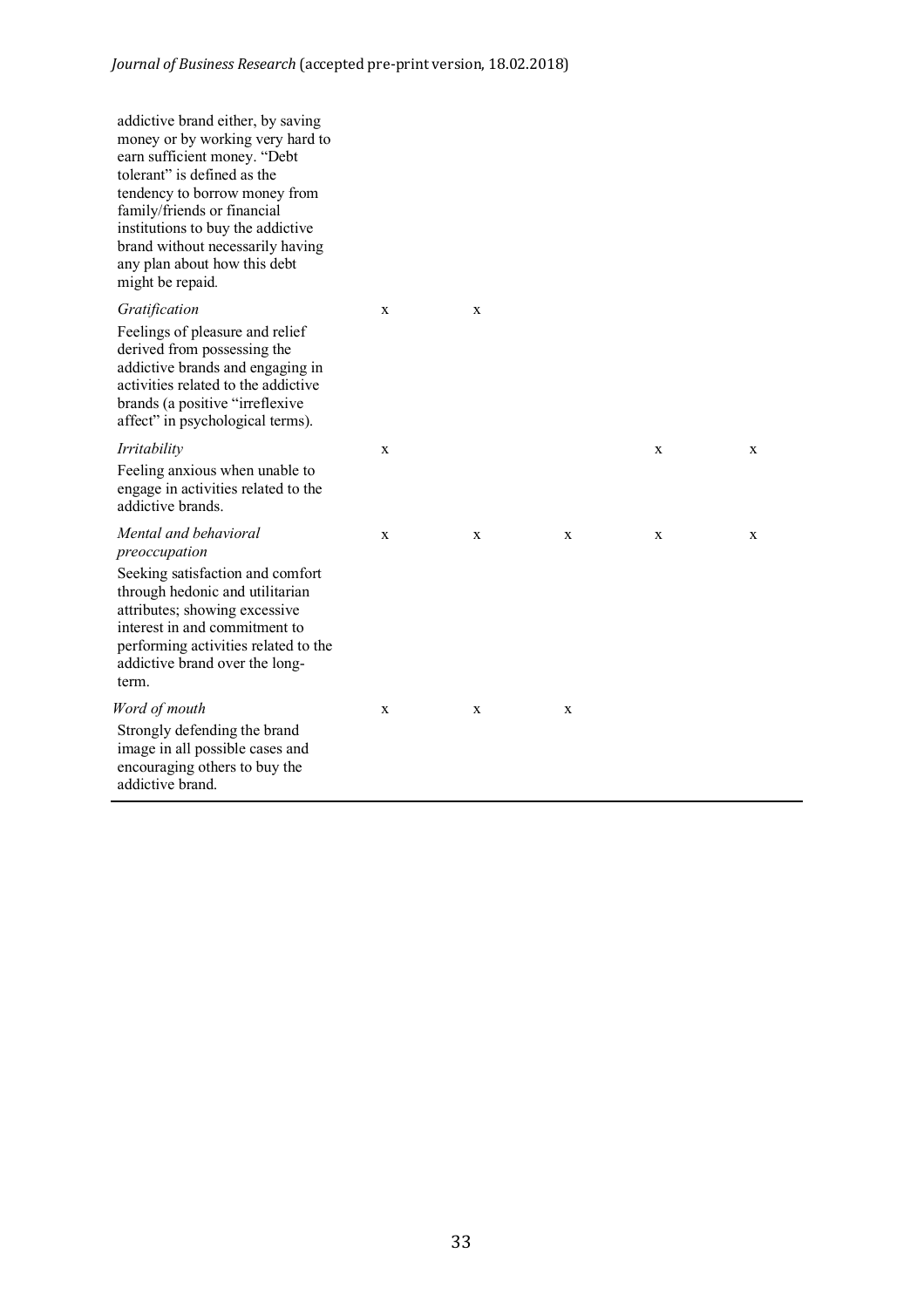# **Table 3**

Features of brand addiction and other related concepts

| Properties                                | <b>Brand</b><br>addiction | <b>Brand</b><br>Love | <b>Brand</b><br>Passion | <b>Brand</b><br>Attachment | <b>Brand</b><br>Liking | <b>Brand</b><br>Trust | Brand<br>Loyalty | Compulsive<br><b>Buying</b> |
|-------------------------------------------|---------------------------|----------------------|-------------------------|----------------------------|------------------------|-----------------------|------------------|-----------------------------|
| Acquisitiveness                           | $\mathbf X$               |                      |                         |                            |                        |                       |                  | $\mathbf X$                 |
| <b>Bonding</b>                            | $\mathbf X$               | $\mathbf x$          |                         | $\mathbf X$                |                        |                       |                  |                             |
| <b>Brand exclusiveness</b>                | X                         |                      |                         |                            |                        |                       | X                |                             |
| Collection                                | X                         |                      |                         |                            |                        |                       |                  |                             |
| Compulsive urges                          | X                         |                      |                         |                            |                        |                       |                  | $\mathbf x$                 |
| Dependence                                | X                         |                      | X                       |                            |                        |                       |                  |                             |
| Financial management<br>vs. Debt tolerant | $\mathbf X$               |                      |                         |                            |                        |                       |                  |                             |
| Gratification                             | X                         | X                    | X                       | X                          |                        |                       |                  |                             |
| Irritability                              | $\mathbf X$               |                      |                         |                            |                        |                       |                  | X                           |
| Mental and behavioral<br>preoccupation    | $\mathbf X$               | X                    | X                       | X                          |                        | X                     | X                | X                           |
| Word of mouth                             | $\mathbf X$               |                      |                         |                            |                        |                       |                  |                             |